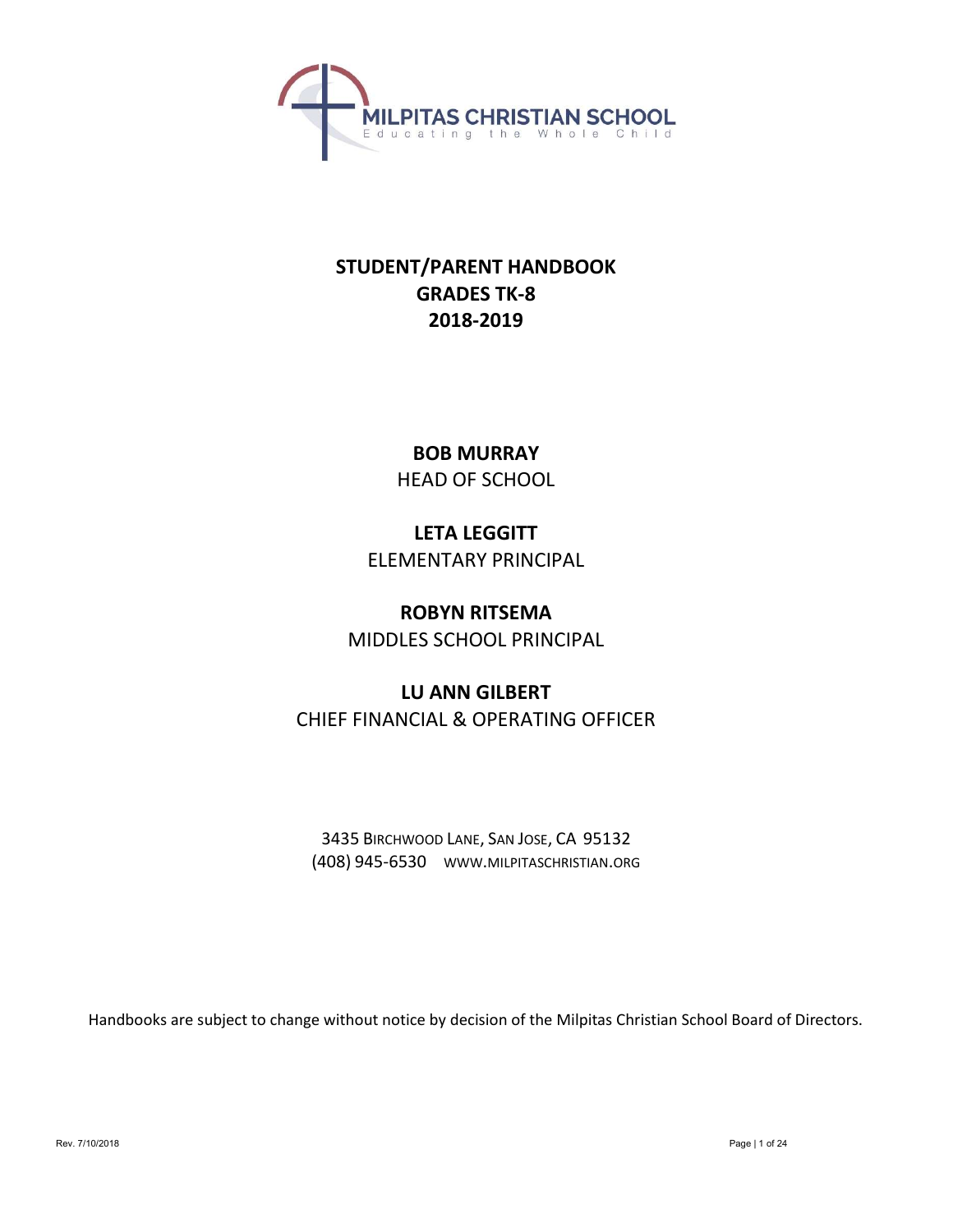## TABLE OF CONTENTS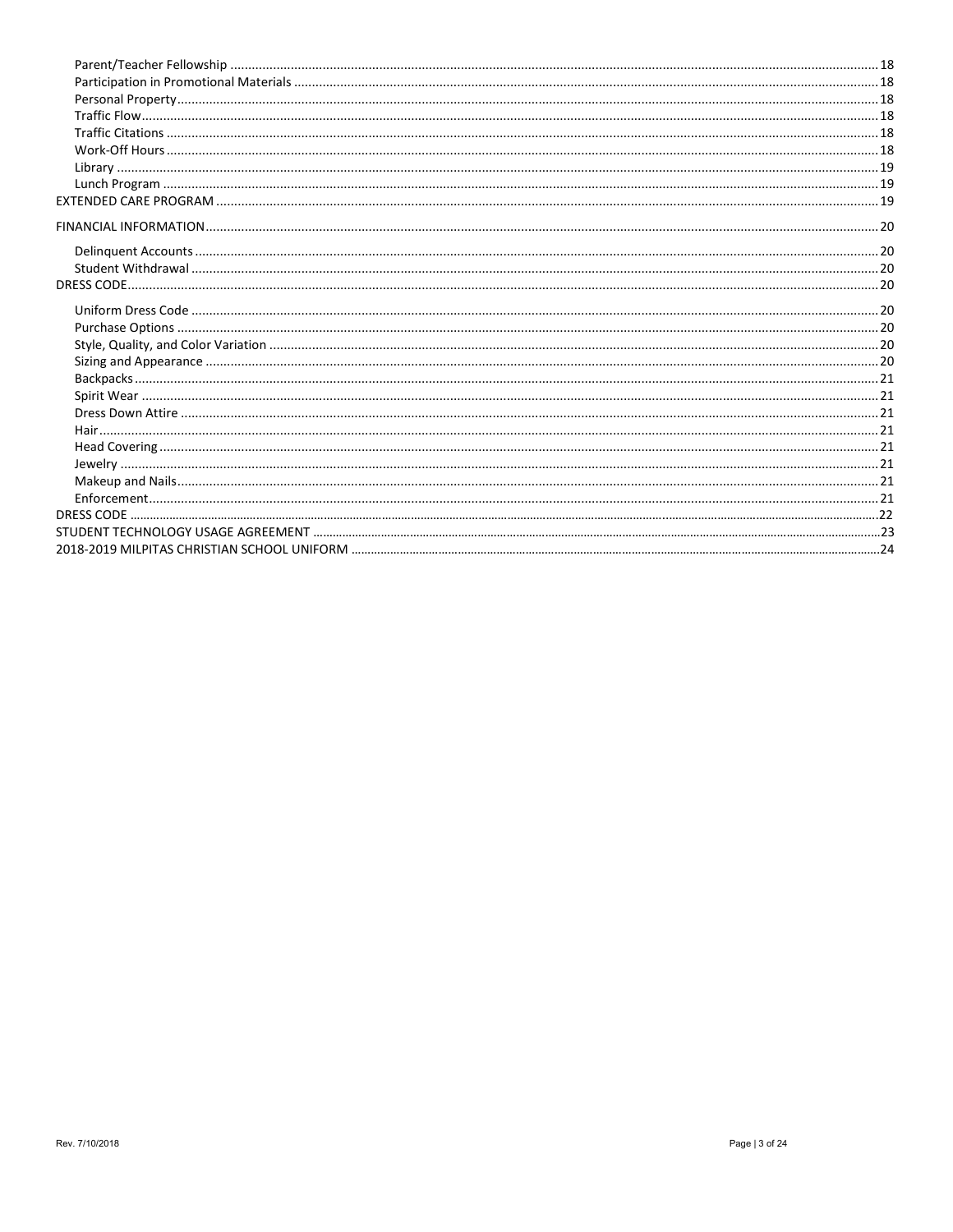#### FOUNDATIONAL DOCUMENTS VISION STATEMENT

Transforming lives for Christ through excellence in education, relationships, and service.

## MISSION STATEMENT

## Equipping followers of Christ to transform their world

We honor God by partnering with parents and churches to provide a well-rounded, excellent education with a biblical worldview. We prepare students for a lifetime of learning, service to their communities, leadership and future success.

## STATEMENT OF FAITH

We, at Milpitas Christian School (MCS), believe we can personally know God through Jesus Christ. We worship one God – Father, Son, and Holy Spirit. We believe God loves us so much that He sent His Son, Jesus Christ, fully God and fully man, to pay for our sins. He makes possible a relationship with Him, and gives us eternal life through His death and resurrection. In order to be united with God we must accept by faith what God has done through Christ.

We agree that the Bible is God's Word, completely true, providing His direction and authority for our lives. The Bible shows us how to know Jesus Christ and become more like Him and desire to do His will. We learn to rely on Him and grow in our relationship with Him as the Holy Spirit acts in our lives.

This school is an outgrowth of this personal relationship with Jesus Christ. Our commitment as a school is to share this relationship and our lives with each other, with our students, and with our community, upholding each other in our spiritual growth and everyday struggles. Together we look forward to Christ's return.

- 1. We believe the Bible to be the inspired, the only infallible, authoritative, inerrant Word of God (2 Timothy 3:16, 2 Peter 1:21).
- 2. We believe there is one God, eternally existent in three persons—Father, Son, and Holy Spirit (Genesis 1:1, Matthew 28:19, John 10:30).
- 3. We believe in the deity of Christ (John 10:33), His virgin birth (Isaiah 7:14, Matthew 1:23, Luke 1:35), His sinless life (Hebrews 4: 15, 7:26), His miracles (John 2:11), His vicarious and atoning death (1 Corinthians 15:3, Ephesians 1:7, Hebrews 2:9), His Resurrection (John 11:25, 1 Corinthians 15:4), His Ascension to the right hand of God (Mark 16:19), His personal return in power and glory (Acts 1:11, Revelation 19:11).
- 4. We believe in the absolute necessity of regeneration by the Holy Spirit for salvation because of the exceeding sinfulness of human nature, and that men are justified on the single ground of faith in the shed blood of Christ, and that only by God's grace and through faith alone are we saved (John 3:16–19, 5:24; Romans 3:23, 5:8–9; Ephesians 2:8–10; Titus 3:5).
- 5. We believe in the resurrection of both the saved and the lost; that they are saved unto the resurrection of life, and that they are lost unto the resurrection of condemnation (John 5:28–29).
- 6. We believe in the spiritual unity of believers in our Lord Jesus Christ (Romans 8:9, 1 Corinthians 2:12–13, Galatians 3:26–28).
- 7. We believe in the present ministry of the Holy Spirit by whose indwelling the Christian is enabled to live a godly life (Romans 8:13–14; 1 Corinthians 3:16, 6:19–20; Ephesians 4:30, 5:18).

## PHILOSOPHY OF CHRISTIAN EDUCATION

Milpitas Christian School is dedicated to a philosophy of education based upon the word of God. The purpose of the school is to glorify God by partnering with parents to achieve academic excellence, spiritual maturity, and the emotional, physical and social development of children.

Milpitas Christian School is evangelistic in its ministry and seeks both to bring its students to a saving knowledge of Jesus Christ and to disciple them in biblical truth and application of that truth in developing a Christian lifestyle.

The academic program, while stressing basics, must provide a wide range of studies and use both traditional and modern methodology, with materials which are current and academically sound. Along with the acquisition of facts, stress will be placed on development of skill in logical, biblical, and creative thinking and ability to share information with others clearly and concisely in both written and oral form.

We will provide a progressive, future-oriented program, incorporating the most current information about skills and needs of the future with the biblical moral values we have always cherished. We will seek to develop healthy, spiritually dynamic, mentally alert, academically prepared individuals, ready to interact meaningfully with each other, our society and our world. We endeavor to instill a love of learning that will take them far beyond their formal schooling years and into a lifetime of challenges and growth.

We recognize differences in innate ability and expect students to perform at their highest level possible. We will assist parents in getting special services for special needs. If we cannot meet the intellectual, physical or emotional needs of the student, we will assist the parent in an alternative placement rather than jeopardize the child's best educational advantage.

Christian character development is of primary importance at Milpitas Christian School and every effort will be made to assist students to become good citizens. To this end, the discipline plan is developed along biblical guidelines, not to be punitive, but to develop in the student strength of character leading to self-discipline. The goal is that students will be conformed to the image of Jesus Christ, know the truth and the freedom it brings, and do the will of God, which is good and acceptable and perfect.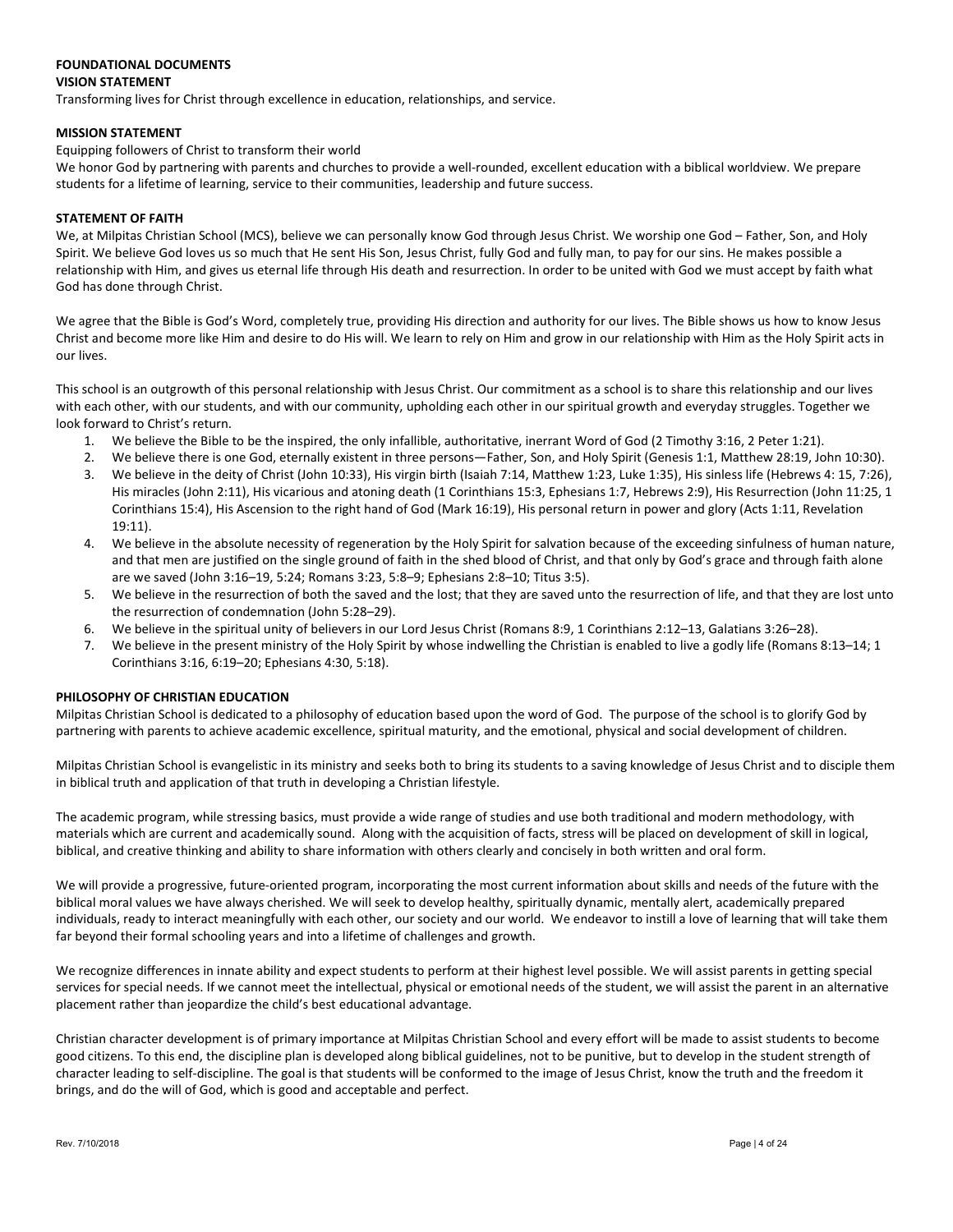Milpitas Christian School will offer music, drama, art and physical skill development for the purpose of helping students appreciate beauty in God's creation, learn to express their creative impulses in pleasing ways, and develop healthy habits and a sense of Christian fellowship and sportsmanship.

Milpitas Christian School accepts children of all races and nationalities and does not discriminate in any of its programs on the basis of gender, race, or national origin.

## Statement on Marriage, Gender, and Sexuality

We believe that God wonderfully and immutably creates each person as male or female. These two distinct, complementary genders together reflect the image and nature of God (Gen. 1:26-27). Rejection of one's biological sex is a rejection of the image of God within that person.

We believe that the term "marriage" has only one meaning: the uniting of one man and one woman in a single, exclusive union, as delineated in Scripture (Gen 2:18-25). We believe that God intends sexual intimacy to occur only between a man and a woman who are married to each other (1 Cor. 6:18; 7:2-5; Heb. 13:4). We believe that God has commanded that no intimate sexual activity be engaged in outside of a marriage between a man and a woman.

We believe that any form of sexual immorality (including adultery, fornication, homosexual behavior, bisexual conduct, bestiality, incest, and use of pornography) is sinful and offensive to God (Matt. 15:18-20; I Cor. 6:9-10).

We believe that in order to preserve the function and integrity of Milpitas Christian School, Inc. as the local body of Christ, and to provide a biblical role model to the Milpitas Christian School, Inc. members and the community, it is imperative that all persons employed by Milpitas Christian School, Inc. in any capacity, or who serve as volunteers, agree to and abide by the Statement of Marriage, Gender, and Sexuality (Matt. 5:16; Phil. 2:14-16; 1 Thess. 5:22).

We believe that God offers redemption and restoration to all who confess and forsake their sin, seeking His mercy and forgiveness through Jesus Christ (Acts 3:19-21; Rom. 10:9-10; I Cor. 6:9-11).

We believe that every person must be afforded compassion, love, kindness, respect, and dignity (Mark 12:28-31; Luke 6:31). Hateful and harassing behavior or attitudes directed toward any individual are to be repudiated and are not in accord with Scripture nor the doctrines of Milpitas Christian School, Inc.

## Core Values

We:

- 1. Value the Bible as the true Word of God.
- 2. Pray because our lives depend on it.
- 3. Model Christian ethics.
- 4. Respect each person's uniqueness before God.
- 5. Build relationships with kindness.
- 6. Are culturally sensitive.
- 7. Listen intentionally.
- 8. Communicate respectfully, openly, and effectively.
- 9. Apply a biblical worldview in all activities.

## Student Learning Outcomes

MCS graduates will be:

- 1. Followers of Christ who model a biblical worldview in daily living that strengthens or results in a personal relationship with Jesus Christ.
	- a. Articulate answers to basic worldview questions
	- b. Effectively communicate and defend the basics of the Christian faith as they apply to real-life situations
	- c. Demonstrate self-discipline and identify Christian character traits in themselves and others
- 2. Community Contributors who demonstrate civic and moral responsibility in engaging our world from a biblical worldview perspective.
	- a. Identify and celebrate the God-given talents and abilities of themselves and others
	- b. Utilize their talents and abilities to benefit the school, home, church and the communities in which they live
	- c. Participate in service opportunities as caretakers of God's creation
- 3. Creative and Complex Thinkers who
	- a. Work independently and collaboratively to build on the ideas and reasoning of others
	- b. Analyze and evaluate information to solve problems
	- c. Create and apply innovative solutions to real life situations
- 4. Effective Communicators who
	- a. Gather and interpret information from a variety of sources
	- b. Organize, synthesize and evaluate relevant information
	- c. Articulate concepts, ideas and opinions in a variety of forms (oral, written, non-verbal, artistic, technology)

## SCHOOL GOVERNANCE

Milpitas Christian School, Inc. is operated as a 501(c)(3) religious corporation under the laws of the State of California. Our purpose is to provide Christian education, childcare, and outreach for evangelism. MCS is more than an organization. It is a ministry. It is a part of the family of God, joined in Christ to bear the fruit of Christian education. To that end, our school is organized and administered to function according to the leadership of the Holy Spirit. The final authority for governance is expressed through the Board of Directors of the corporation.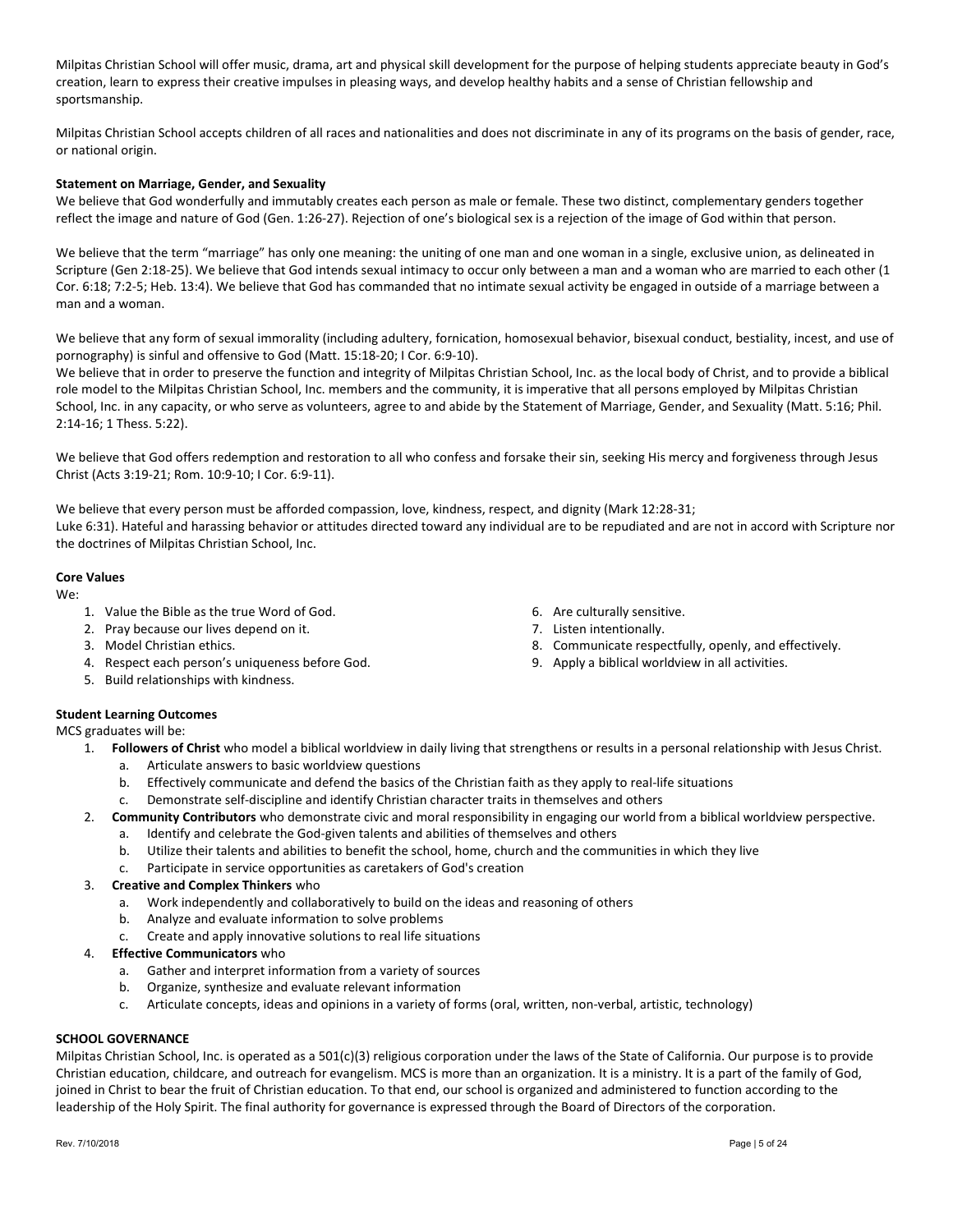The Board of Directors has legal responsibility for the corporation. The Head of School is the chief executive officer of the corporation and is charged with the oversight of the operation of the school. The leadership of MCS is:

- The MCS Board of Directors, which focuses on the mission and vision of MCS
- The Head of School and administrative staff who develop and recommend policy and goals to the Board of Directors
- The Head of School and administrative staff who implement policy and control the day-to-day operations
- Administrators, teachers, and other staff members who fulfill their assigned responsibilities under the overall supervision of the Head of School

Copies of the bylaws of the Board of Directors are available in the Business Office. Parents interested in serving on the Board of Directors are encouraged to inquire in the Business Office. As required by the IRS, annual financial information is available for public review. Please contact the Business Office.

#### A Word from the Principals

We thank you for choosing MCS to assist your family in the education of your child. We hope to be a vital part of the home-school-church triangle that forms the essence of the educational delivery system. We hope to support your efforts as you support ours. We encourage you to also enlist the support of a Bible believing church of your choice.

You, the parents, are your child's most influential teachers. We, however, will do all in our power to help you by creating a loving, supportive environment in which skilled professionals and talented support staff will help your child build solid academic skills while learning sound Christian values.

Nurturing is an important word at MCS. This is evident in the loving staff of Christians who model caring, Christ-like behavior whether imparting scriptural concepts; supervising academic, creative, or recreational activities; tending to hurts (both physical and emotional); or attending to the work of running the business or keeping the buildings and grounds in order.

We feel that the entire atmosphere of the school is important. In this framework, we are able to provide a high quality academic program and a comfortable, caring, attractive place in which to learn.

We take very seriously our commitment to work together with you and your church in the training and nurturing of your child. We pledge our prayerful efforts and enlist your support and your prayers.

## PARENT COMMITMENT

I (We) understand and agree:

- 1. That it is a privilege to attend Milpitas Christian School (MCS) and therefore I/we will read the foundational documents and uphold the School with a positive attitude and our prayers. I/We agree to share any complaints only with the appropriate School staff and not with our child(ren) or other parents.
- 2. That our child(ren) will be taught to worship one God; Father, Son and Holy Spirit; and to honor the Bible, as God's Word. Our child(ren) will be taught that the God of the Bible is a personal God and that through Christ's death and resurrection one can have a personal relationship with God. I/We agree that the School will accept students of varying religious backgrounds, but all students must comply with behavior, dress, and spiritual requirements as established from time to time by the School Board.
- 3. Milpitas Christian School forms a partnership with the home and family to help educate students and to guide them in the development of biblical character and a biblical lifestyle. The Bible is the basis for determining what qualities or characteristics exemplify a Christ-like life. The school reserves the right, within its sole discretion, to refuse admission of an applicant or to discontinue enrollment of a student if the atmosphere or conduct within a particular home or the activities of the student are counter to or are in opposition to the biblical lifestyle the school teaches. (See Galatians 5:16- 26, Ephesians 4:17-5:7, Romans 1:18-32.)
- 4. That MCS Preschool is licensed by the California Department of Social Services (DSS); and that the facility, operations, and records are open to DSS inspection at any time and DSS has the right to interview children and staff at any time. That I/we have been informed of our parental rights, and our child's personal rights; and that I/we may contact the DSS with any concerns about our program. To provide, at the time of admission, any information that will assist the School staff in its consideration of our child(ren)'s admission or the staff's efforts to meet the needs of our child(ren).
- 5. That by enrolling our child(ren) I/we indicate our willingness to abide by the policies, procedure and rules set forth in the Preschool Handbook. I/We will withdraw our child(ren) or accept the School's right to dismiss them, if I/we become unable to support these policies, procedures and rules.
- 6. To uphold the School's standards of conduct and discipline; therefore, I/we authorize the School to employ such discipline as seems wise and expedient for our child(ren). I/We understand that corporal punishment is not used at School. Please refer to the Preschool Handbook.
- 7. To be financially responsible to any injury to any person, or damage to the property of the School or others caused by our child(ren).
- 8. To read and fully understand our financial obligations to the School with regards to payment for tuition, day care, fees and withdrawal policy (which requires a 30 day notice) as outlined in the Financial Handbook. I/We understand the School will withdraw our child(ren) if I/we fail to meet these financial commitments. That this is a legal and binding contract and uncollected fees will be pursued within our legal rights.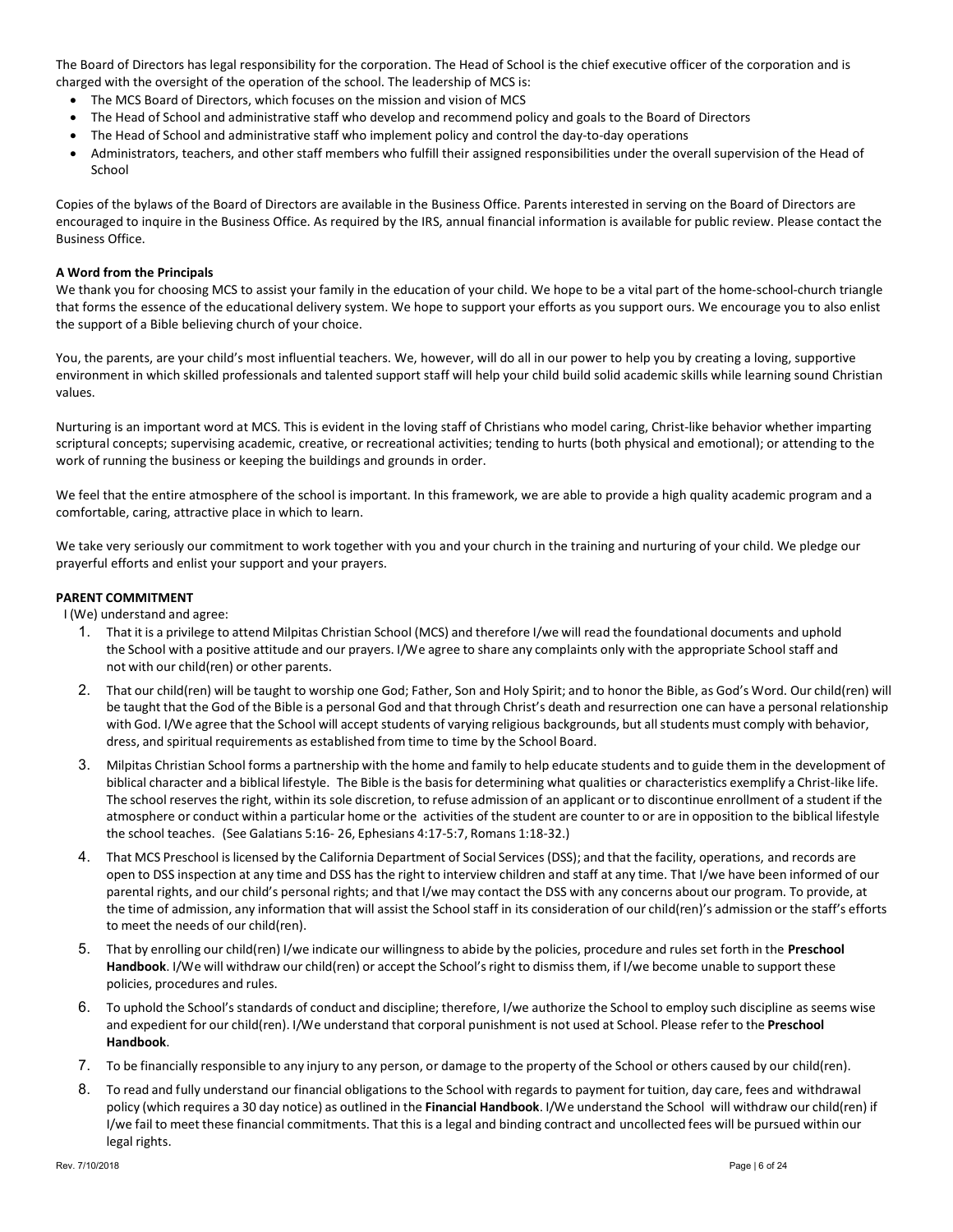- 9. That the safety of our child(ren) is a collaborative effort so that I/we must sign in and out our child(ren) from preschool daily and maintain proper emergency and authorized pick up information at the school. I/we understand that I/we will be charged late fees as outlined in the Preschool Handbook if I/we pick up my/our child(ren) beyond the scheduled class time.
- 10. I/We authorize MCS to use photographs or streaming video of our child(ren) in school-sponsored yearbooks, newspapers, promotional brochures, books or any other form of promotional material including, but not limited to, the MCS WEB page on the Internet.
- 11. Binding Arbitration Agreement: I/We agree to submit any dispute including, but not necessarily limited to negligence, contract or statutory, we have with MCS that may otherwise lead to legal action, first to the Superintendent of MCS, and if not satisfied, to the MCS Board, and if not satisfied, then and only then to binding arbitration that will be handled according to the rules and guidelines of the Peacemaker Ministries. By submitting to such Peacemaker Ministries binding arbitration, I/we have chosen to follow the biblical command for the resolution of conflicts (I Corinthians 6:1-8), and in so doing, I/we understand that I am/we are expressly waiving any right we may have to submit such a dispute to either a court of law or to an administrative or government body for resolution. (Copies of the Peacemaker Ministries guidelines are available in any of our office for parents' review.) In the event of any litigation or arbitration to enforce the terms of this Agreement, the prevailing party in the litigation or arbitration is entitled to recover from the other party the prevailing party's costs of litigation or arbitration, including without limitation reasonable attorney fees and costs.

## ADMISSIONS

## Standards for Evaluating Prospective Students

## 1. Spiritual Considerations

- a. Openness of parents and students to the school's teaching of Christian principles and a world and life view in accordance with the Holy Bible.
- b. Willingness of parents and student to be supportive of the school's Christian philosophy of education.
- c. Willingness of parents and student to support the administration and faculty in carrying out the goals and programs of the school.

## 2. Behavioral Considerations

- a. History of acceptable citizenship in previous school experience.
- b. Agreement of parents and student to abide by the behavior standards established by the school.

## 3. Academic Considerations

- a. Documented record of acceptable grades in previous school experience.
- b. Acceptable scores on achievement tests.

## 4. Personal Considerations

- a. Student's special interests, talents, and skills.
- b. School makes no distinction in its admission policy on the basis of race, color, or national and ethnic origin.

After priority reenrollment (which includes current enrolled students, their siblings, and children of staff members), admission is on a first-come, first-served basis.

Parents of students entering grades TK-8 must schedule an interview and testing appointment with the registrar. In order to maintain a high standard of academic excellence, MCS exercises discretion in admission based on results of admissions screening. This screening includes math, writing, and reading tests. Students who score below grade equivalent on admissions testing will be referred for further assessment. Students showing academic deficiencies may be admitted conditionally on recommendation by the Student Study Team. An agreement for tutoring or other special services may be required until MCS grade level standards have been met.

Students entering Transitional Kindergarten (TK) and Kindergarten must meet the birth date requirement in order to apply. Developmental and/or academic screening is part of the admission process for all grades.

MCS admits students of any race or ethnic background to all the rights and privileges, programs and activities generally accorded or made available to its students. MCS does not discriminate on the basis of race in administration of its educational policies, scholarship and loan programs, and athletic and other school administered programs.

## Admissions Process

The following documentation will be required as part of the admission process:

- Registration and application information must be completed and appropriate fees, as outlined in the current year's Tuition and Fees Brochure, must be paid to complete registration.
- Annual parent commitment form
- Birth certificate or passport
- EFT form
- Copies of most recent report card and standardized test scores
- Immunization documentation as described below

## Immunizations

California law requires that all students entering MCS receive a complete checkup and all required immunizations.

Each student entering 1st grade must submit a Report of Health Examination signed and properly filled out by a physician. This form contains the student's immunization record.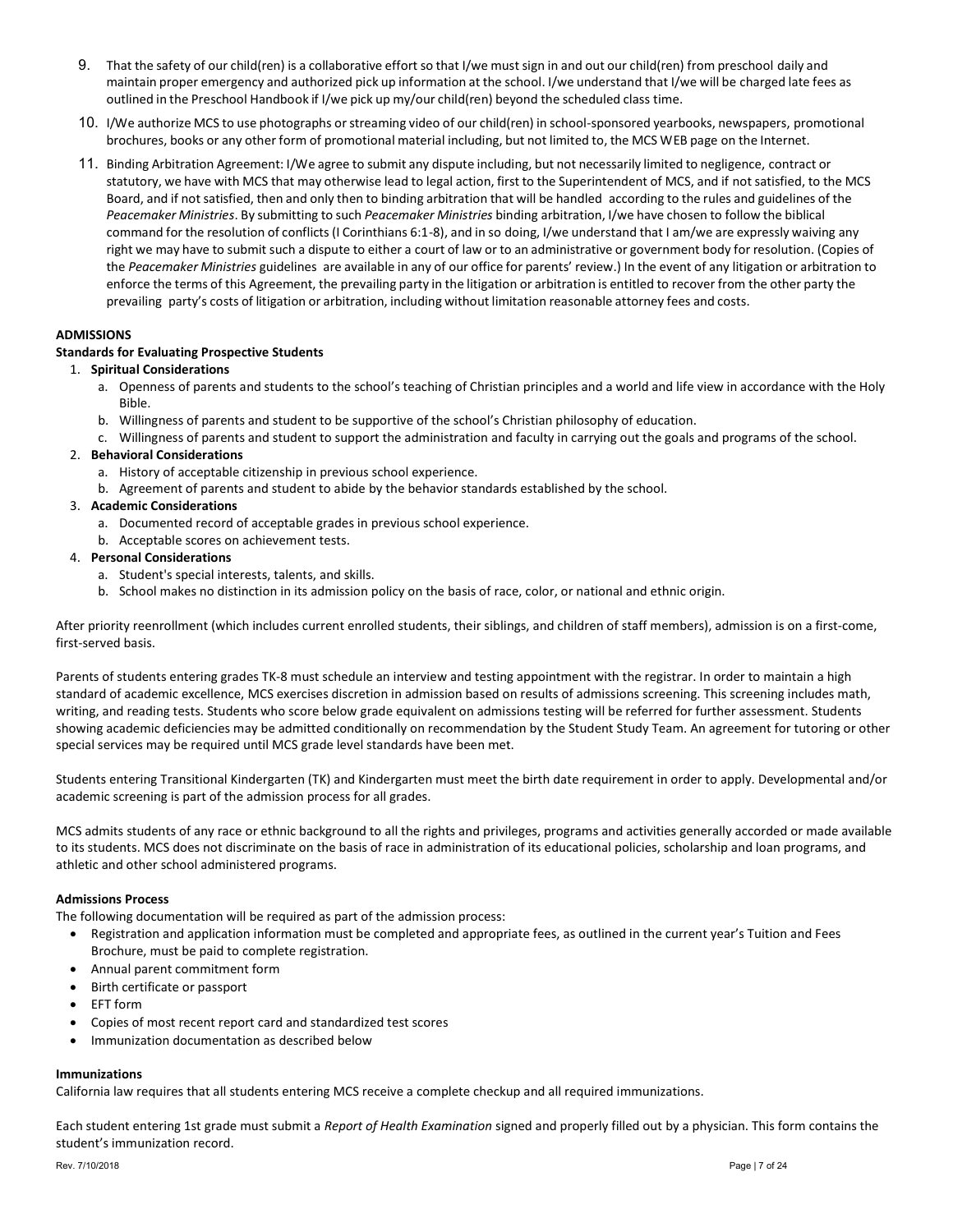The following schedule indicates the county requirements to be met by all students:

- 1. Polio 4 doses
- 2. DTap, DTP, or DT 5 doses 3. MMR 2 doses
- 4. Hepatitis B Series 3 doses
- 5. Chickenpox 1 dose (2-dose varicella requirement for ages 13-17 years applies to transfer students who were not admitted to a California school before July 1, 2001) 6. Tdap 1 dose (booster required for  $7<sup>th</sup>$  grade students)
- Kindergarten entrants and transferring students from outside Santa Clara County into grades one through eight must present a completed "Santa Clara County Public Health Department TB Risk Assessment for School Entry" form.

All forms and required documents must be completed and on file with the registrar, in the School Office, prior to class placement.

The Child Health and Disability Prevention program can provide additional information to parents if a physician is needed: (408) 937-2250. The C.H.D.P. will also help those families who qualify for a free C.H.D.P. checkup with immunizations. The School Health Centers of Santa Clara County is a good resource also: (408) 284-2280.

## Student Records

Student records pertaining to student progress, health, and attendance are maintained by the School Office staff and are kept in the School Office with the School Office Manager as custodian of record.

Student records pertaining to athletic activities are maintained in the Physical Education Office with the Athletic Director as immediate custodian.

Special education IEPs are maintained by the Learning Lab Director and kept in the Learning Lab Office with the Learning Lab Director as immediate custodian.

Some student records, such as discipline and psychological records may be maintained in the Principal's Office.

MCS recognizes that certain aspects of HIPPA and FERPA may apply to a private, nonprofit and religious organization. The circumstances of possible compliance are far too numerous and complicated to summarize in this handbook. Please be assured that MCS values as a high priority the privacy and security of all members of the MCS community, from administration and staff to parents and students, and will comply with HIPPA and FERPA where applicable.

## ATTENDANCE, HEALTH

We believe that there is significant value in the student-teacher interactions that take place in the classroom daily. Student attendance is important.

When a student is absent, parents must phone the automated system on each day of the absence before 9:00 a.m., giving the following information:

- Student's name (please spell it out) Date
- - Grade **Contract Contract Contract Contract Contract Contract Contract Contract Contract Contract Contract Contract Contract Contract Contract Contract Contract Contract Contract Contract Contract Contract Contract Contract**
- 
- Teacher **The reason for the absence The reason for the absence**

At that time, homework for elementary students may be requested and may be picked up in the School Office after 3:15 p.m. Please do not request homework for elementary students if a student is only absent for one day. In the event of an absence of more than one day, the student is expected to finish the assignments in a timely manner, as directed by the teacher. Middle school assignments are available online.

Students must be fever-free for 24 hours prior to their return to school without the aid of medication. A fever is defined as 99.4 degrees or higher. This guideline is given to us by the Santa Clara County Department of Health. Students who become ill at school must be picked up within one hour by a parent or his/her designee. A photo ID will be required upon arrival.

## Absences

Regular attendance is vital in order to receive the necessary instruction that contributes to successful mastery of the required standards for each grade. MCS strongly recommends that family trips be planned during non-school days. Please make every effort to avoid medical appointments during school hours. Except in the case of illness or family emergency, teachers are not required to provide work in advance or make-up work for unexcused absences and grades may be affected.

If a student misses more than seven school days during a trimester, an incomplete may be issued for that grading period. If a student misses more than 20 days per year, regardless of the cause or combination of causes, that student will be a strong candidate for repeating the same grade the following school year. Repeated or prolonged absences may jeopardize your enrollment.

All students must be signed out in the School Office during the school day and signed in upon their return.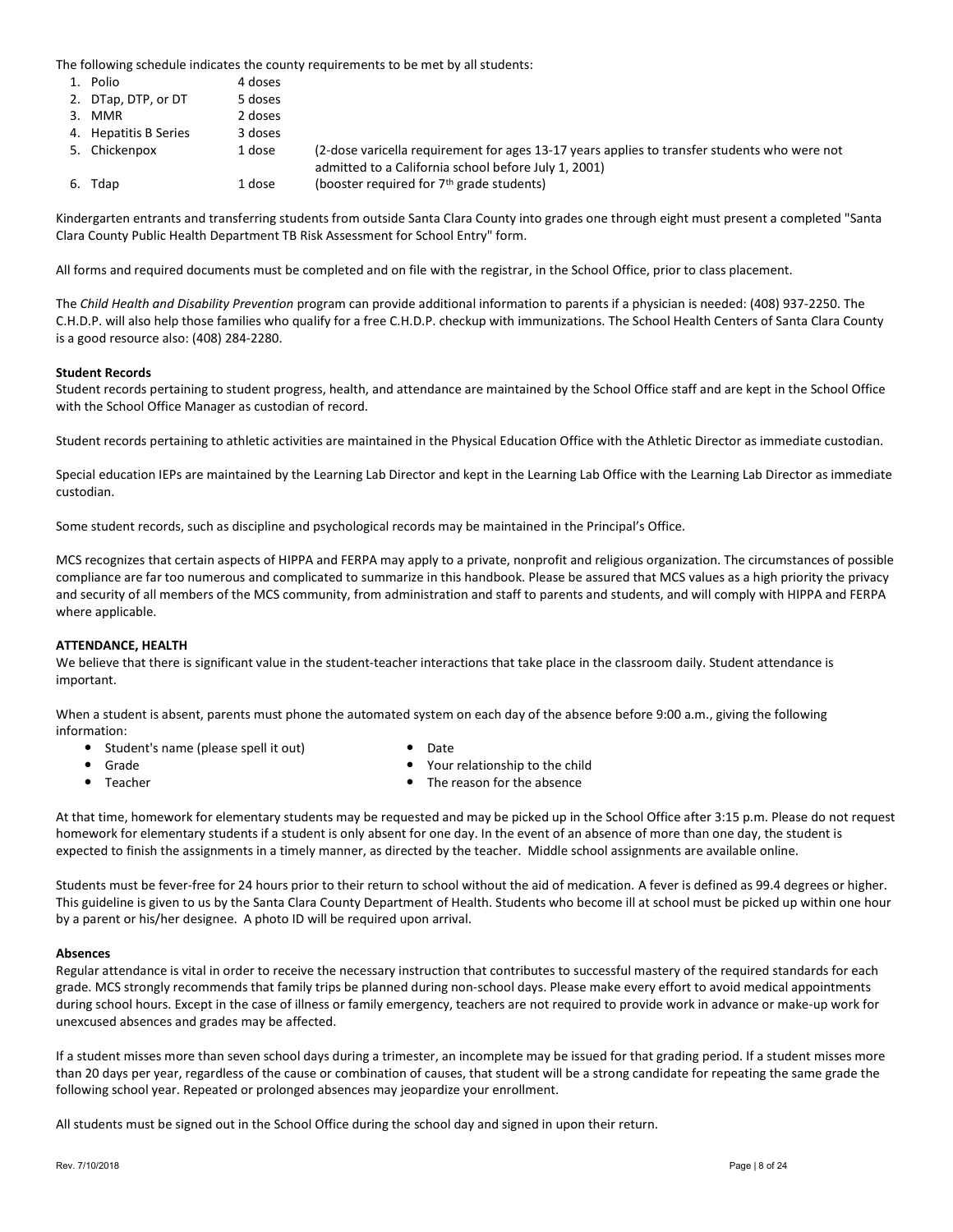## Tardy Students

Elementary students are to arrive and be in line for the flag salute by 8:25 a.m. School officially begins at this time. Students not in line for the flag salute are tardy.

Middle School students must be prepared to enter their classrooms at 7:55 a.m. and are tardy if not in their seats and prepared for instruction at 8:00 a.m.

To promote orderliness and efficiency, parents are not to walk students to class.

After the first week of school, parents and siblings of students  $3<sup>rd</sup>$  grade and above may not be in the line-up areas.

Morning doctor/dental appointments or school-related testing are considered excused tardies if verified by the doctor or therapist in writing. All other tardies are unexcused.

Along with the importance of regular attendance, MCS values the importance of punctuality. To this end, admit slips are issued without regard to reason for late arrivals. In the rare case of a major traffic alert, the school may exercise the option to send all students to class without consequence. Detention will also be assigned to any Middle School student for tardiness to any instructional period during the day. At the third tardy per billing trimester\* (Aug-Nov; Dec-Feb; Mar-Jun), parents will be sent a written warning. Subsequent tardies will result in the following:

4 tardies per trimester\* per student \$5.00 fine 6 tardies per trimester\* per student \$15.00 fine 5 tardies per trimester\* per student \$10.00 fine 7 tardies or more per trimester\* per student \$20.00 fine

Ten (10) tardies per trimester may result in an academic penalty and will jeopardize your child's enrollment for the following school year.

## Elementary Arrival

School begins at 8:25 a.m. Elementary students arriving on campus before 7:45 a.m. must be signed in to Extended Care. If they are not signed in, as required, it will be done automatically and parents will be billed accordingly. Students arriving after 7:45 a.m. must remain in the playground area, or in the rainy day area(s) as determined by school staff, until they line up at 8:25 a.m.

#### Middle School Arrival

School begins at 7:55 a.m. Middle School students arriving on campus before 7:45 a.m. must be signed in to Extended Care. If they are not signed in, as required, it will be done automatically and parents will be billed accordingly. Students arriving after 7:45 a.m. may wait in the MS lunch area the black top, or in the rainy day area(s) as determined by school staff until they are dismissed to the classrooms at 7:55 a.m.

## Elementary and Middle School Dismissal

Students must be picked up within 15 minutes of dismissal, otherwise students will automatically be signed in to Extended Care and parents will be billed accordingly.

Students who are allowed to leave campus on their own (walking or biking home) must have a signed parental consent form on file in the School Office. A new form must be filed each school year. Once a student leaves campus, he/she is not to return, wait across the street, or wait in the immediate neighborhood. Loitering is not permitted. Parents are not to put students in an awkward situation by disobeying this rule.

MCS does not condone students leaving campus in third-party car services and, specifically, ridesharing services whose own policies explicitly prohibit minors from using them. MCS will release students only to those persons listed on the emergency form or in the student's record in our student information system.

We believe every effort should be made to provide a safe and secure campus and to preserve the learning environment for students and teachers. Therefore, class interruptions will be kept to a minimum. Responsibility training is an important part of education at MCS and students are expected to come to school prepared for learning and with all necessary materials. We expect parents to support and reinforce this as well. The following procedures are in place toward this end:

## SCHOOL OFFICE PROCEDURES

- Parents are to inform the teacher(s) AND school office staff (School Secretary and School Office Manager) at least 24 hours in advance if a student will be leaving during the school day for an appointment. Please be specific as to the date and time the student will need to be available to be signed out in the school office. School office staff will attempt to have students in the school office ready to be signed out by the time given. Parents are asked to plan extra time and to be patient as school activities and schedules are subject to change on a daily basis without notice.
- Student health, safety, and security are of primary importance. School office staff must remain present in the office area. Therefore, lunches and forgotten items will not be delivered to classrooms. Students who have forgotten lunch will be given a hot lunch and family accounts will be billed.
- To avoid interruptions to the learning environment for all students and teachers, and to promote individual student responsibility training, students will not be called out of class to retrieve items from the school office during the school day.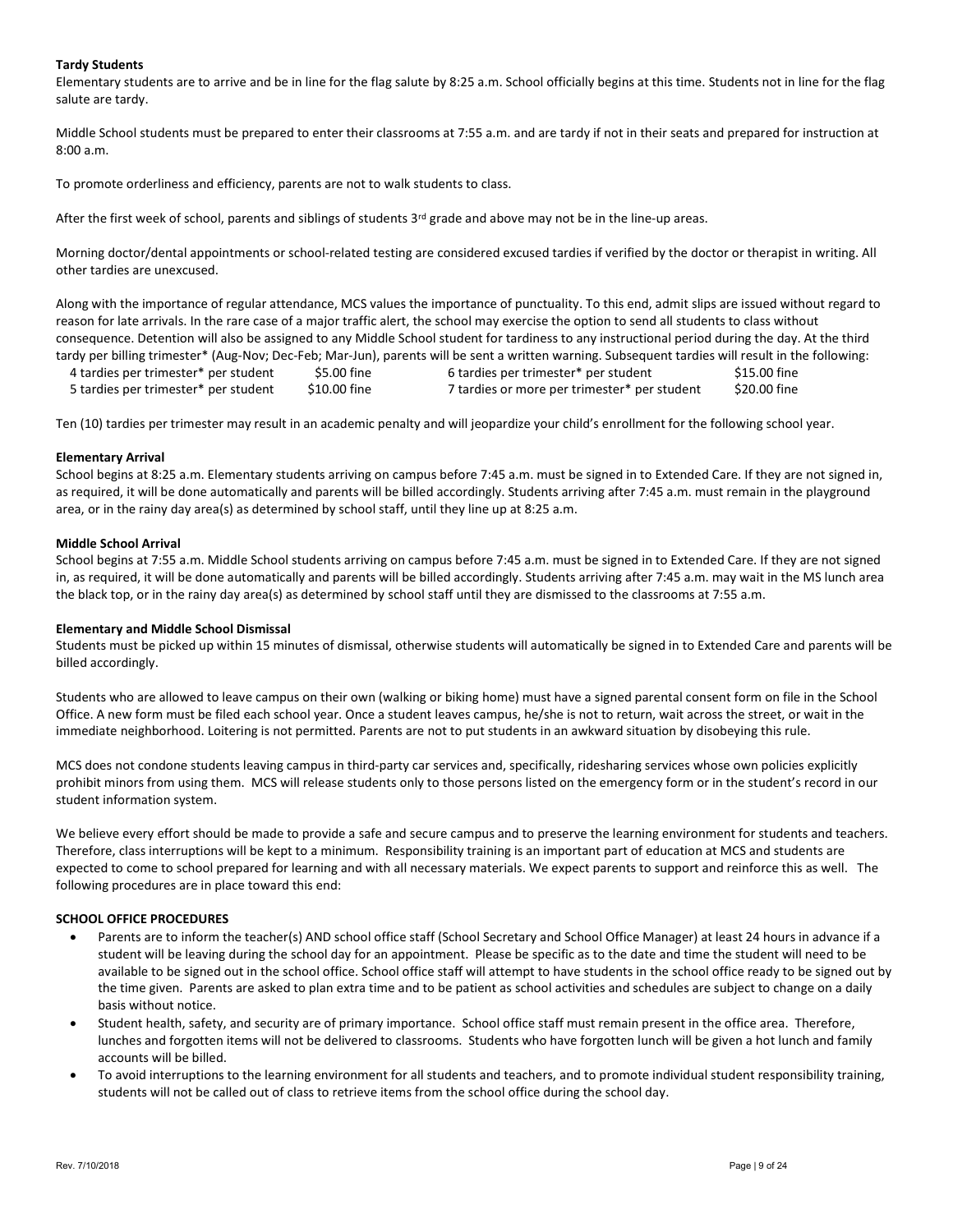#### MEDICAL ISSUES

Students who become ill in class will be sent to the School Office and cared for by the school receptionist, or other staff member, until a parent or parent's designee arrives. Parents must have someone available who can pick up the student within 60 minutes. Students must be fever free for 24 hours, without the help of medication, prior to their return to school. Regularly updated emergency information must be on file for every student so that parents or other responsible persons may be contacted in case of accident or illness.

MCS considers all over-the-counter health products (including but not limited to pain relievers, allergy medications, and cough drops) and prescriptions as medication. Students are not allowed to have medication in their possession at any time. A Medication Authorization Form completed in advance by a physician must accompany any medication administered at school. Medication will not be administered to students without a form on file. This form can be downloaded from the MCS parent portal on the website. All medications must be in the original container with the directions as prescribed by a physician.

Additional infectious disease policies may be enforced. MCS will follow the recommendations of the County Health Department and the CDC in cases of major outbreaks. The following infectious diseases must be reported to the school:

| Hand, Foot & Mouth Disease | Impetigo | Pinworms | Roseola Infantum | Scabies              | Shigella     |
|----------------------------|----------|----------|------------------|----------------------|--------------|
| Head Lice                  | Pink Eye | Ringworm | Salmonella       | <b>Scarlet Fever</b> | Strep Throat |

MCS admits students who have food and environmental allergies. No school can be completely allergen-free (e.g., "peanut-free"), but MCS will partner with parents and medical providers to be prepared in appropriate management and care of students with these allergies. Students with such allergies must disclose the specific allergy, sign a waiver, and supply the school with an Epi-Pen at all times.

To ensure the safety of our students with allergies, all MCS parents and students are asked to avoid bringing foods to school that contain nuts and to refrain from wearing strong fragrances while on campus.

## SAFETY

#### Emergency Response

In general, the school will respond to emergencies by moving students to the safest possible location. During fires or earthquakes, students will be moved out of the classrooms to a safe assembly area away from buildings, usually the blacktop. During a lockdown or shelter in place, students will be moved indoors to use the buildings as protection. During an emergency, parents who want to pick up their children will be required to go to the Request Gate located on the school's northeast side, and show identification. This is the specific location that the school will use to release students.

Please remember that students will only be released to a person whose name is listed on the student's Emergency Form. Parents must make sure that the Emergency Form is current and correct. Please notify the School Office as needed to update emergency contact information.

During a threat of violence, students will be sheltered in a locked classroom away from anything that can hurt them. During an emergency when the campus must be protected, parents will not be able to pick up their children until the school campus is declared to be safe by law enforcement. Parents need to understand that the students are being sheltered in a secure classroom for their safety and will be released only when it is safe to do so.

School staff will care for students until a parent or a representative arrives. Parents and their representatives are urged to walk to school, if possible. In any event, if driving is a must, please park on an adjoining street and walk in.

School staff will keep a record of the name and address of the person who takes each student home so that parents may be directed concerning the student's whereabouts. In the event the student's emergency form is not accessible, the student will be released to a neighbor, friend or relative who is known to the student, unless the staff is specifically instructed to release the student only to a person on the Emergency Form. In the event of a major disaster, MCS may be required to release students to a public or government agency.

First Aid supplies, water, food, and other necessary items are stored at each school site and labeled for use in emergencies. These supplies are in addition to our usual supplies on hand.

#### Staff Preparation

The American Red Cross trains all staff members in First Aid and CPR. In a major disaster, freeways may be damaged and access to the school inhibited. MCS staff members are prepared to remain with the students overnight, if necessary. Regular disaster planning and training meetings are held each year. In cooperation with local law enforcement officials, a plan is in place to handle an intruder or other emergency situations.

#### Student Preparation

Fire drills or "duck, cover and hold" exercises are held monthly. In case of an explosion or earthquake, students will be instructed to "duck, cover and hold" and will be evacuated by the teacher when it is safe to do so. In the event of an intruder on campus, students will be instructed to build barricades, to follow lock-down procedures, or to shelter in place. A school-wide disaster drill and a school lock-down drill are held every year.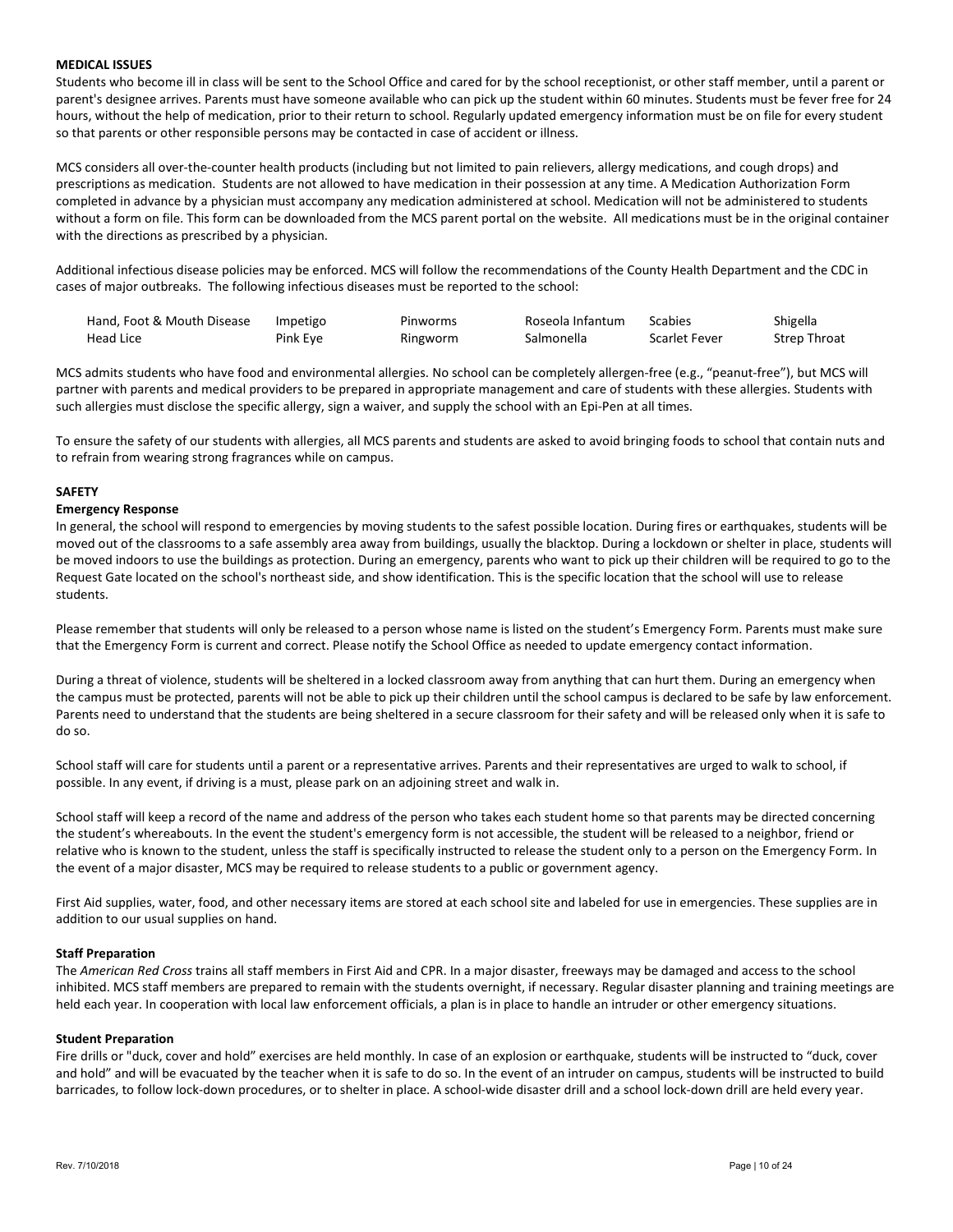## Child Abuse

Most school employees are mandated reporters by law. Any mandated reporter with a reasonable suspicion that child abuse has occurred or is occurring is required by law to file a suspected child abuse report with an appropriate child protective services agency. Suspected child abuse reports are confidential as to the identity of the person making such a report.

## **Security**

Your child's safety and protection is of utmost concern to the staff at MCS. Therefore, we require that all visitors register in the School Office or Business Office. Visitors must sign the visitor's log and wear a visitor's badge while on school premises. No one may be in a classroom if the teacher is not present.

All outside classroom doors remain locked during the day. No one is to go into a building, classroom, or onto the playground without first reporting to the School Office.

Proper identification will be required before a student will be released to an adult. Students will only be released to adults who are listed on the Emergency Form or the student's record in our database system.

## STANDARDS OF CHRISTIAN CONDUCT

Students at Milpitas Christian School are expected to display positive Christian character traits. This is the overriding principle relative to all the rules for student behavior. Every effort is made to guide the Christian student to live each day in such a manner as to manifest both his love for and faith in the Lord Jesus Christ.

Students, by virtue of their enrollment, agree to live within the framework of the school's standards of conduct. Agreeing to these standards obligates the student to assume responsibility for honorable adherence to them while under the jurisdiction of the school. This is a matter of integrity.

It is our policy to involve the parents of our students when there is a continued difficulty at school or school related activities. Consistent support of the faculty and administration by parents, both publicly and in private, is greatly appreciated and is of great importance in our work of teaching and training children and young people.

Faculty, staff, and students are expected to operate within the rules and policies of the school. While individual teachers may have additional classroom procedures, no one has the authority to give students permission to violate the written rules and policies of the school. While rules and policies are occasionally changed for good reasons, everyone is expected to follow all rules and policies as long as they are in place.

Any behavior, either on or off campus, which is in violation of the school standards, is sufficient cause for disciplinary action, including suspension or expulsion. The school generally follows the discipline procedures contained in this Handbook. However, there are circumstances in which the school administration may determine that it is appropriate not to follow progressive discipline steps. In cases in which a student has engaged in egregious, immoral, or other unacceptable behavior, the school reserves the right to suspend or expel the student immediately.

With appropriate guidance students will:

- 1. Follow school and classroom rules.
- 2. Keep a safe and clean campus.
- 3. Respect the rights and property of others.
- 4. Show empathy and compassion.
- 5. Treat others with respect and solve conflicts appropriately, without physical or verbal violence.
- 6. Serve as positive role models and help create a positive school environment.
- 7. Identify with, dress in accordance with, and use the facilities associated with their genetic gender.
- 8. Report any bullying, harassment, or hate-motivated incidents.
- 9. Display good sportsmanship both on the athletic field and playground.
- 10. Attend school on time, with textbooks, assignments, basic supplies, and prepared to learn.
- 11. Produce their own work, maintaining honesty and integrity.

## Discipline Policy and Procedures

The discipline plan for MCS is based upon biblical mandates such as Hebrews 12:5-11, Colossians 3:23 and 1 John 1:9. Our theme is taken from Hebrews 13:17 "Do this with joy." Obey rules for safety and to show respect, "Love one another." 1 John 4:7.

Students at MCS are expected to be respectful, honest, and obedient at all times, and to exhibit the Christian character qualities as taught in Scripture and reinforced in the classrooms. Rewards and consequences are outlined below.

## Rewards for Good Behavior

- 
- 
- Positive notes to parents **Calcular** Positive notes to parents
- Praise Collection Awards for individuals and classes Token Systems
	- Stickers **Subset of the Special privileges or activities Special privileges or activities** 
		-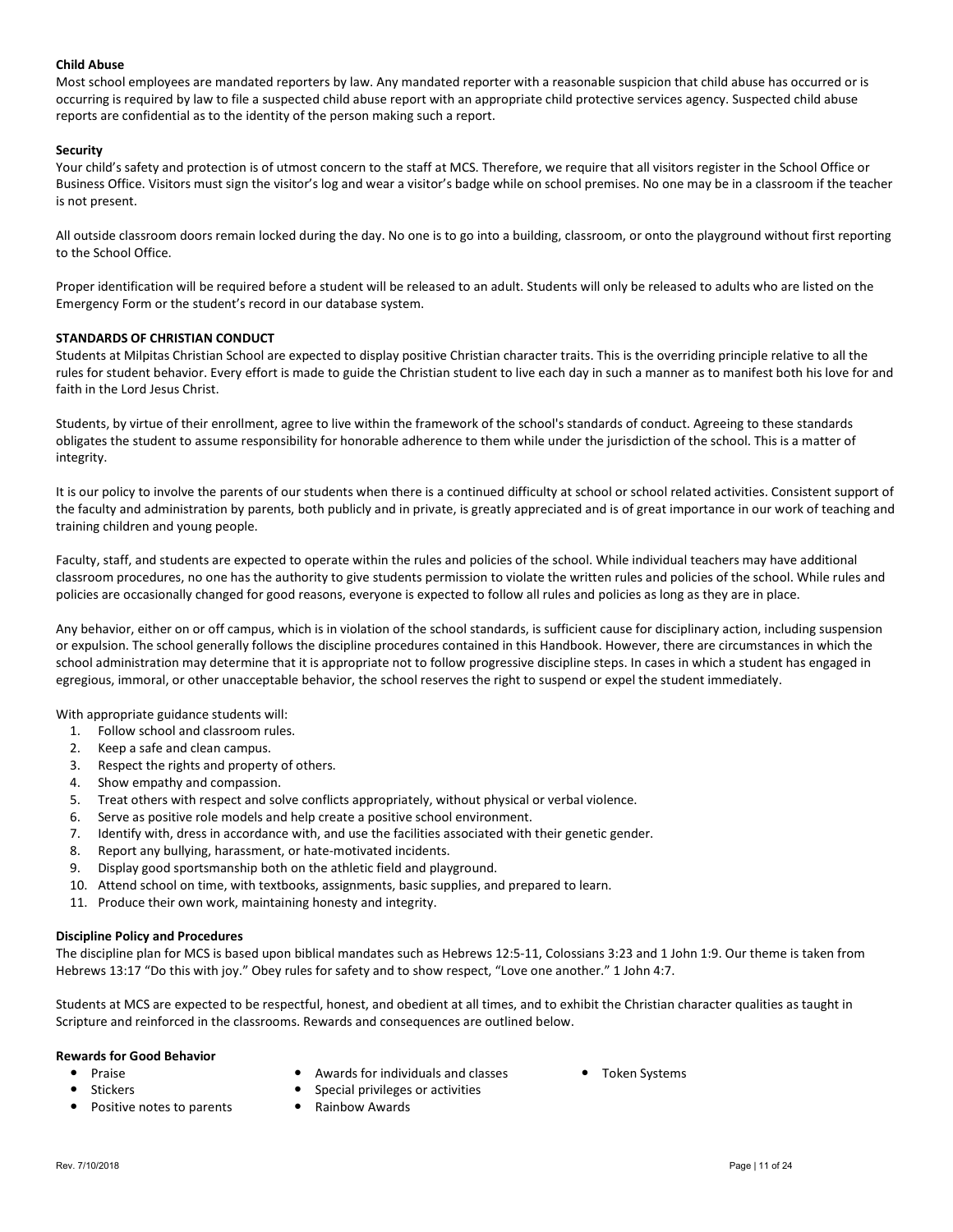#### Consequences for Unacceptable Behavior

#### Advisory Notes

Notices of unsatisfactory behavior are issued by teachers, playground supervisors, or administrators. Such notices must be signed by parents and returned. Repeated notices may result in further consequences as described below.

### Detention

Detention may be assigned in 15-minute increments for classroom disruptions, repeated missed assignments or general misbehavior. No more than one hour may be served on any given day. MCS reserves the right to detain students up to 15 minutes after school without notice.

Students will receive a notice of detention that must be served on the assigned day. A parent signature is required on the detention notice and failure to return such signed notice, or failure to serve, is cause for doubling the required detention minutes. Detention is served in an assigned classroom from 3:05 to 4:05 on specified days.

Parents must sign out their students from the detention supervisor unless they are going to Extended Care or another on-campus function. Students not signed out by a parent within 15 minutes of the end of their detention will be signed in to Extended Care and the parents billed accordingly.

Excessive detentions or excessive missing work will preclude a child from Academic Honor Rolls or Christian Character Awards.

#### At-school Suspension

At-school suspension of one to three days is assigned by the administration or their designee, for disobedience, disrespect, dishonesty, or unsafe behavior. A written notice is sent home and parents are called. Parents must return the signed notice.

Example of disobedience/defiance: refusal to obey any staff member. Examples of disrespect: use of profane language or gestures, name calling, unkind teasing, misuse or destruction of property, behavior which has potential to physically harm, embarrass, or isolate another student.

Examples of dishonesty: failure to tell the entire truth when questioned; cheating on homework, tests, or any school project; giving unauthorized help to another student; allowing others to copy answers; falsifying parent signatures on notices, tests, etc.

One day is usually assigned for a first offense, with two days being assigned for the second offense. Two to three days may be assigned for more serious infractions at the discretion of the administrators. A second at-school suspension in the same school year may result in a behavior contract as described below.

Students assigned to at-school suspension will report to the School Office to be assigned a place to work for the day. Students are responsible for securing work from their teachers the day before the assigned suspension. No academic penalties apply if the student fulfills this responsibility. Missed tests must be made up on the student's own time unless the teacher makes other arrangements.

#### Home Suspension

Any student assigned suspension may be assigned to home suspension at the discretion of the administrator. This is usually done in the case of physical violence, uncontrollable emotional outbreaks, or severe disruptions. Students incapable of sitting quietly and working independently may be assigned to home suspension.

Parents may be called to take a child home in the event of a serious offense or in the event that the child is not complying with directions during atschool suspension.

#### Behavior Contract

A behavior contract may be issued for repeated unsatisfactory behavior, multiple suspensions, or for severe infractions as described under "Severe Disciplinary Action" below. Such a contract is equivalent to behavioral probation and will describe the conditions under which the student may remain at MCS. Such a contract is active until the end of the school term unless terminated by the consent of the administration, parents, student, and teachers, or unless otherwise decided by the administration.

#### Academic Contract

An academic contract may be issued to a student who is not meeting the academic standards of MCS due to lack of effort. Failure to make progress under an academic contract may result in termination of enrollment.

#### Extended Care Behavior Contract

An Extended Care behavior contract may be issued for misbehavior. This contract may result in the student being excluded from Extended Care but not necessarily from school.

#### Expulsion/Withdrawal from School

The final consequence of any behavior contract is termination of enrollment. When all prior disciplinary actions fail, a student may be expelled by the school, or withdrawn by the parents.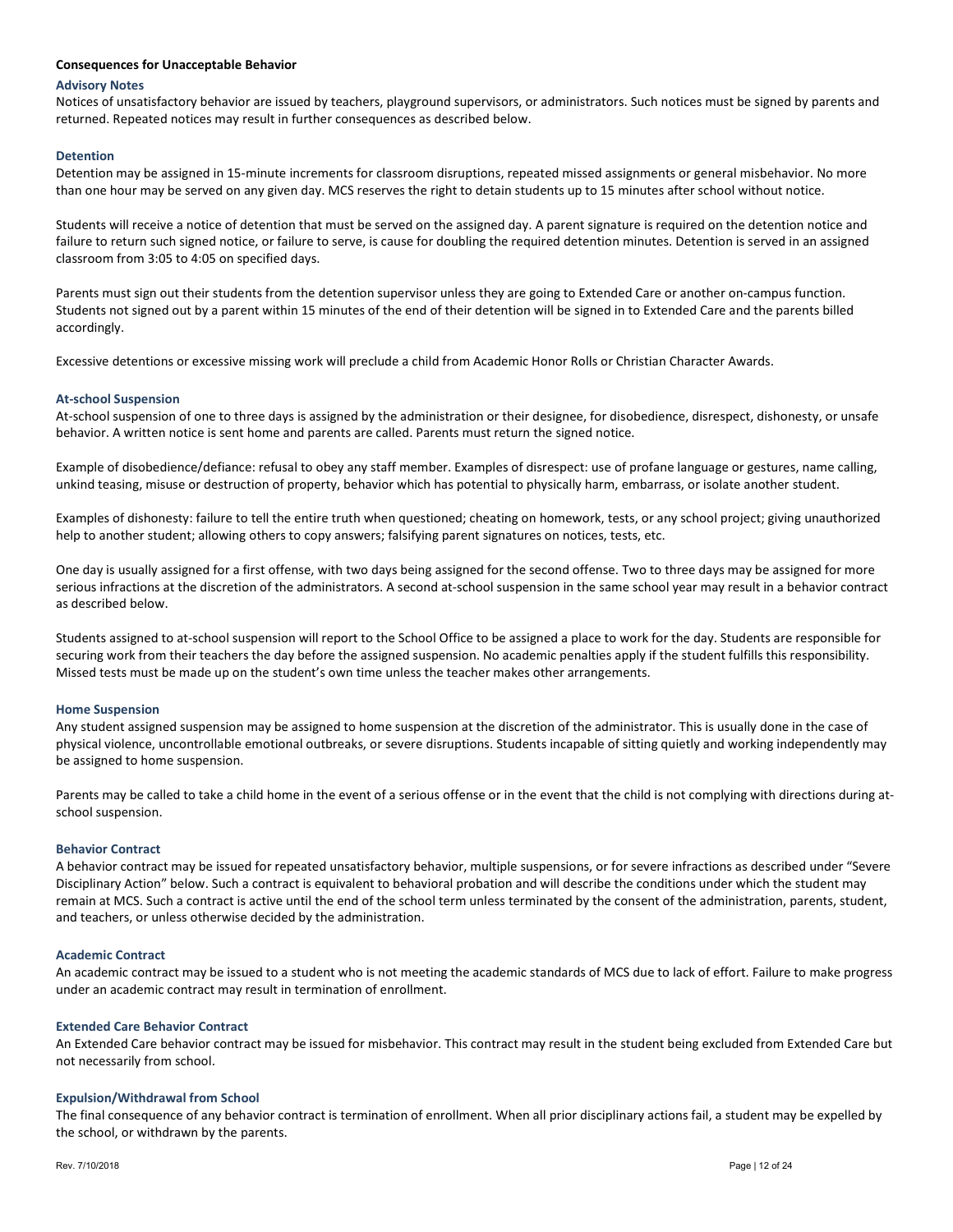Some behaviors may result in an immediate expulsion. See "Severe Disciplinary Action" below. If an expulsion is likely under the severe clause, the student will be placed on home suspension while the principal and/or head of school investigate the matter and reach a final decision.

## Permission to Search and Question

MCS administrators and teachers reserve the right to search personal belongings on reasonable suspicion of unauthorized substances, devices, or weapons of any kind, or to question students concerning any incident. A minimum of two staff members will be present during a search.

MCS is required to cooperate with local law enforcement agencies and the Department of Social Services in questioning of students involved in serious discipline events or suspicion of child abuse.

## Severe Disciplinary Actions

Some offenses may be cause for automatic suspension and possible immediate expulsion without prior disciplinary actions. Police may be called at the discretion of the administration. These offenses may include:

- Possession of drugs, non-prescription medications, or tobacco products
- Possession of weapons of any kind
- Threats or acts of intimidation that cause a fearful or hostile environment
- Any form of harassment, including but not limited to, the description in the "Harassment Policy" below
- Activities which might result in injury to self or others
- Blatant disobedience or disrespect for adult authority
- Possession of pornography
- Breaking city, state, or federal law
- Violations of the technology acceptable usage agreement

#### Respecting Individual Differences

At MCS everyone is to be treated with respect. The school staff is committed to maintaining relationships in which all individuals treat each other with dignity, honor, respect, and gentleness (Romans 12:10, 1 Peter 2:17).

Disrespect includes making fun of others' differences or hurting their feelings. The student whose feelings have been hurt may not do well in school and may not enjoy coming to school any longer. At MCS, we want to be sure that everyone who is part of our school is unafraid to be here and has a chance to do their very best. If a staff member or student says or does something disrespectful which cannot be resolved between the parties involved, discuss this matter with your teacher. Seeking help when something disrespectful happens ensures that our school remains a positive place of respect and it strengthens our common bond of God's love.

#### Bullying and Cyber-Bullying

MCS takes the safety of students very seriously. Students have the right to feel safe and secure while in and out of school. Bullying and/or cyberbullying may be punishable by detention, suspension, or expulsion. Both bullying and cyber-bullying are intentional, hurtful acts, words or other behavior such as, but not limited to: name-calling, threatening, hurtful letters or e-mail, or other social media. Although cyber-bullying will most likely occur off campus, the effects of it are definitely felt on campus. Therefore, MCS will take the appropriate steps necessary to stop the act and restore a safe environment for our students. Following is a summary of the current anti-bullying curriculum for grades 3-8.

## Step 1: Identify the Issue

Teasing: Playfully making fun of a friend. It is done in fun and stops if someone feels hurt. Taunting: Repeatedly making fun of someone with the intent of hurting or ridiculing him or her. Conflict: A difference of opinion or disagreement that all involved parties want to find a solution for. Being mean: Actions that intend to harm but are not repeated Bullying: Using an imbalance of power to repeatedly and intentionally harm someone.

## Step 2: Resolve the Conflict

Conflict resolution strategies:

- Active listening make eye contact, ask questions, convey understanding of what has been said
- Look at the situation from the other person's perspective
- Compromise find the middle ground or agree to accept less than you wanted

Peer mediation – find another student to act as a moderator

Victim-response strategies:

- Don't react
- Be assertive
- Strengthen friendships with others
- Talk to an adult

## Step 3: Be an ACTIVE bystander! When you see bullying happening you can:

- Refuse to take part in the bullying
- Support the bullying victim by offering comfort
- Speak privately to the bully, if you feel safe
- Stand up for and speak out on behalf of the victim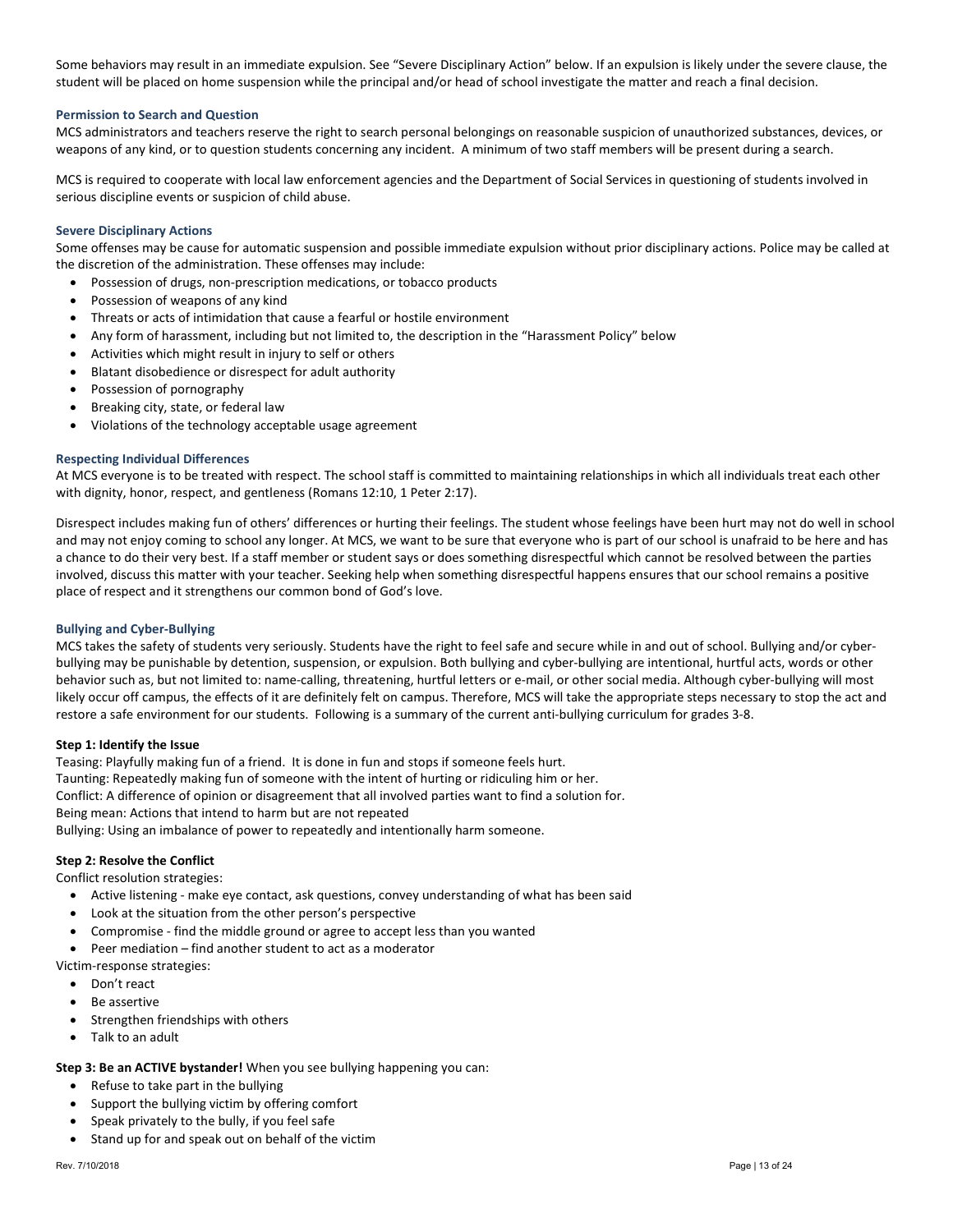## Harassment

MCS is committed to maintaining an environment in which all individuals treat each other with dignity, honor, respect and gentleness. MCS will not tolerate any form of intimidation, exploitation or harassment, including sexual harassment, which creates a hostile or offensive school climate. This includes interaction between an employee and a student, or between students.

## Physical/Emotional Harassment

Harassment may include, but is not limited to, the following behavior/overt acts and/or circumstances that have the purpose or effect of causing injury, discomfort, fear, or emotional suffering to the victim:

- Verbal, non-verbal, physical or written harassment, bullying, hazing, or other victimization
- Repeated remarks of a demeaning nature
- Implied or explicit threats concerning one's grades, achievements, or property
- Demeaning jokes, stories, or activities directed at the student
- Racial Slurs

#### Sexual Harassment

Sexual harassment is defined as unwanted sexual advances or visual, verbal or physical conduct of a sexual nature.

Examples of student-to-student sexual harassment:

- Unwanted sexual advances or propositions
- Making or threatening reprisals after a negative response to sexual advances
- Visual conduct such as leering, making sexual gestures, displaying of sexually suggestive material
- Making or using derogatory comments, epithets, slurs, or jokes
- Abuse of a sexual nature including comments about an individual's body; sexually degrading words used to describe an individual; suggestive or obscene letters, notes or invitations

#### Examples of employee to student sexual harassment:

All of the above listed in the student-to-student harassment section, and the following:

- Offering benefits in exchange for sexual favors
- Employee's conduct has the purpose or effect of substantially interfering with the student's academic performance by creating an intimidating, hostile, or offensive educational environment
- Submission to or rejection of such conduct by a student is used as a basis for decisions affecting the student

## COMMUNICATION

## Biblical Model of Communication

Our policy for communication is based on the biblical principle of Matthew 18:15: "And if your brother sins, go and reprove him in private..." Other persons who may need to be brought into any discussion, could be asked to come in for a meeting should they be able to assist in resolving an issue. As in every home or company, clear understanding and progress are a result of open, concerned communication. We desire to have open minds and hearts to any parental concern. The Bible, as well as our experience, has taught us that the following guidelines are beneficial for the child, the teacher, and the school. We appreciate your cooperation.

Most questions and concerns are to be taken directly to the classroom teacher or the staff person involved. Such concerns might include:

- Progress of students in the established curriculum
- Discipline or social problems concerning one's own student
- Special health problems or emotional upsets
- Grade level programs, projects or events

Problems to be taken directly to the school administration include critical questions regarding the establishment, implementation, and interpretation of school policy. These concerns might include:

- Questions or concerns about teacher qualifications
- Question about policies and procedures of the school, for example: discipline policy, admission or dismissal policy, curriculum development or implementation, goals, tuition or registration procedures, dress code, etc.

#### Expectation of Parents:

It is expected that parents will refrain from discussing the following matters with other parents or in the presence of any students. This often leads to hurt feelings, negative attitudes, "labeling" of students, and loss of community.

- Behavior of any student other than your own
- Behavior of your student in comparison to other students
- Behavior or parenting skills of other parents
- Complaints or concerns about teachers, aides, or other staff
- Academic progress of students
- Comparison of staff members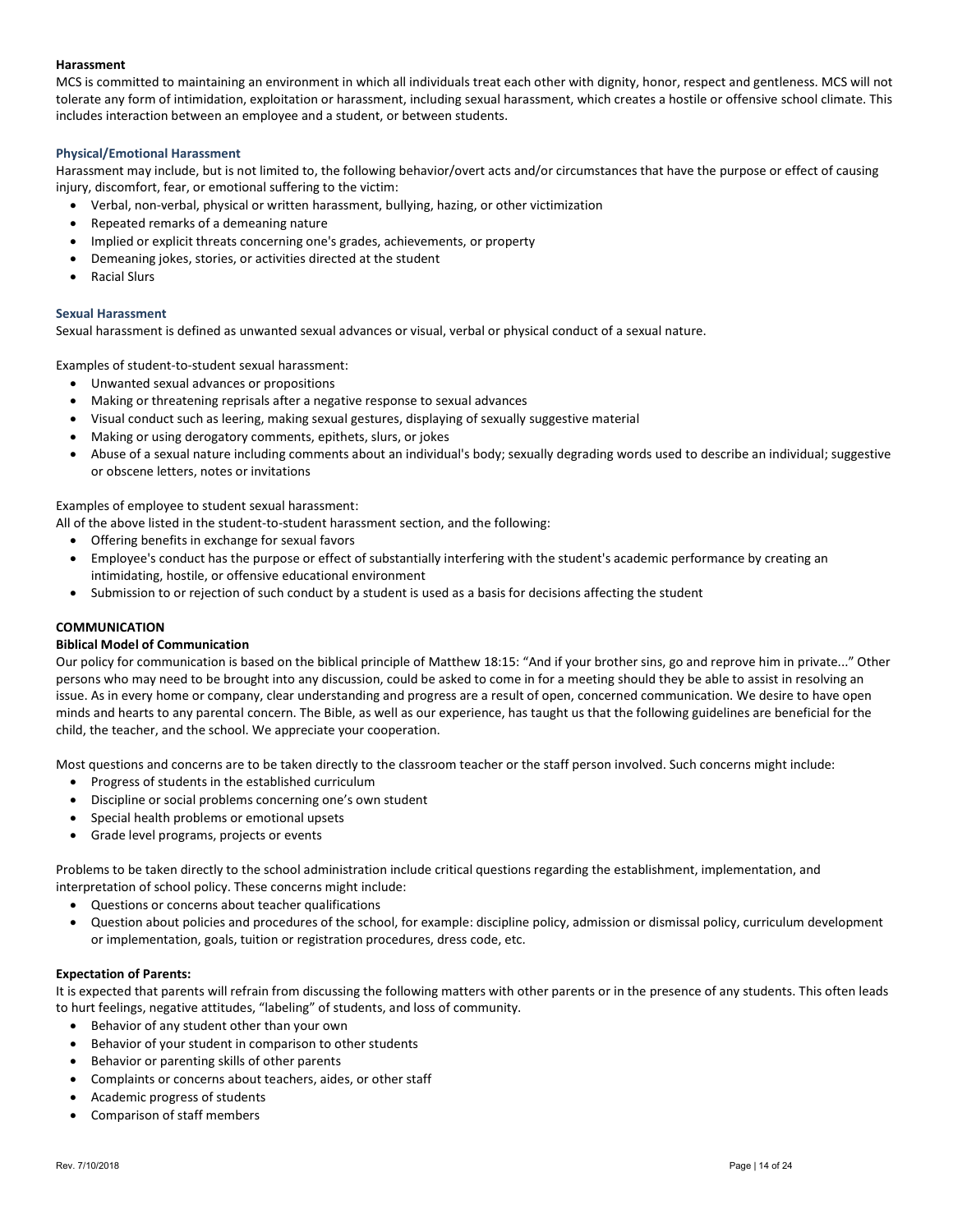## Parent Behavior

We recognize that parents and teachers are role models of behavior to our students. It is expected that parents and staff members will demonstrate polite and respectful behavior at all times.

Parents who use obscenities, or speak in a demanding, loud, insulting, or demeaning manner to a staff member will be asked to leave the campus, may be banned from campus, and will jeopardize their student's enrollment. Parent drivers who fail to behave in a safe and obedient manner may be fined and be required to make other arrangements for bringing their students to and from school.

## Conclusion

The above policy is in compliance with the scriptural exhortations of Matthew 18. Other people, who may need to be involved in any discussion, could be asked to come in for a meeting, if they might assist in resolving an issue concerning them.

"Remind your people of this, and give them a solemn warning in God's presence not to fight over words. It does no good, but only ruins the people who listen. Keep away from profane and foolish discussions that only drive people farther away from God. But keep away from foolish and ignorant arguments; you know that they end up in quarrels. The Lord's servant must not quarrel. He must be kind toward all, a good and patient teacher who is gentle as he corrects his opponents." II Timothy 2:14, 16, 23, 24, 25

## ACADEMICS

## Grading and Promotion/Retention Practices

MCS believes that grading and progress reporting are crucial parts of the educational process. Included are:

- Progress Reports and Report Cards at specified intervals
- A conference is required at the end of the first trimester and optional conferences, based on need and/or parental desire, can be scheduled at any time.
- Homework is assigned to extend and reinforce the lessons being taught.
- Certificates for Honor Roll are awarded to all qualified students.
- Parents are encouraged to make an appointment with the teacher if additional information is desired.

Grading Scales are as follows:

- TK/2: The policy and reporting format is skill based and aligned to MCS and California State Standards.
- Grades 3-8: Teachers use the following weighting system in assigning final grades. Spelling application is incorporated into grading of individual tests, reports, and assignments.

Core courses: Bible, Language Arts, Math, Social Studies, and Science. Music, Physical Education and Technology courses are academic but not Core classes, and may be weighted differently.

| Major Assessments: | 60% of the final grade | $(Bible = 40%)$  |
|--------------------|------------------------|------------------|
| Minor Assessments: | 30% of the final grade | $(Bible = 40\%)$ |
| Daily Work:        | 10% of the final grade | $(Bible = 20%)$  |

All other courses will be weighted differently with significant weight being given to participation and less to skill assessment (Music, Physical Education, and Technology). If a student is failing any subject, the teacher will inform the parents. Criteria for promotion for Grades 1-8 is a core curriculum average of C or above. Core curriculum for promotion/retention purposes includes all Language Arts (Reading, Spelling, Grammar, Literature, and Composition), Math, History/Social Studies, Science, and Bible. Opportunities for remediation, summer school, conditional promotion, and other alternatives will be considered in each individual situation. Students with an average below C may be recommended for promotion based on effort, behavior, and the recommendation of the student study team. Special consideration will be given to students enrolled in the Learning Lab.

After examination of the evidence upon which the recommendation for retention was based, if parents disagree with the recommendations, they may request a waiver. However, the final decision rests with the administration and the student study team. Only one waiver per child may be granted while enrolled at MCS.

Honor Roll awards are computed on the basis of all grades, including Penmanship, Music, Spelling, Technology, and Physical Education.

|  |  |  |  |  | Letter grades will be as follows: |
|--|--|--|--|--|-----------------------------------|
|--|--|--|--|--|-----------------------------------|

| 100      | A+ | 88-89    | $B+$ | 78-79 C+ | 68-69 D+   | <60 |  |
|----------|----|----------|------|----------|------------|-----|--|
| 94-99 A  |    | 84-87 B  |      | 74-77 C  | 64-67 D    |     |  |
| 90-93 A- |    | 80-83 B- |      | 70-73 C- | $60-63$ D- |     |  |
|          |    |          |      |          |            |     |  |

## Awards

Rev. 7/10/2018 Page | 15 of 24 Appropriate recognition for academic accomplishments, good citizenship, and other meritorious activities is given regularly. The precise form this recognition takes may change from year to year and may include a reward activity, Honor Roll Certificates, and Christian Character Awards. Perfect Attendance Awards will be given to students who have no absences or tardies. In addition, the staff accentuates the positive throughout the year through the use of certificates, stickers, and special activities in recognition of special accomplishments.<br>Rev. 7/10/2018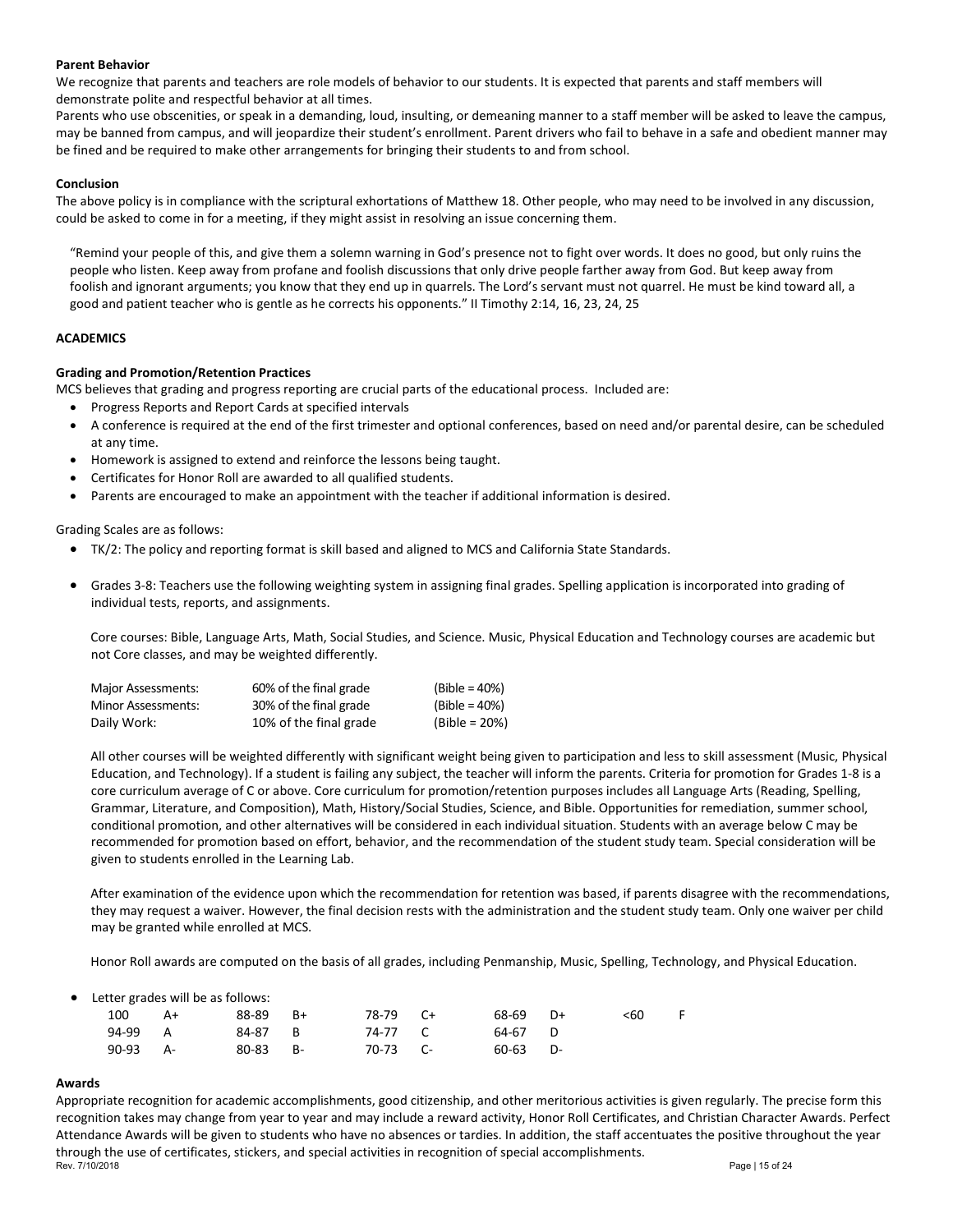## Academic Eligibility

Middle school students must meet eligibility requirements to participate in Athletics, Leadership, and other clubs or activities. Students must maintain a minimum core subject GPA of 2.0 without an F in any class.

#### LEARNING LAB

MCS admits and offers support for a limited number of students who need assistance with academic skills. While the Learning Lab is not a Special Education Program, a selection of programs is offered. These programs are research based and correspond to individual student needs. Parents, administrators, and the Learning Lab staff work together to determine the programs best suited for each student. The selection of programs may change over time. Learning Lab services are fee based.

Assessment designed to determine the need for additional testing and remediation is available at MCS. Several local agencies offer a full range of services. The Learning Lab staff, upon request, offers assistance and advocacy services to families to assist them in securing services and placement.

In order to preserve the integrity of our overall academic program, outside assessments and support services may be required in order to remain at MCS. Full disclosure of previous assessments ensures the most appropriate service for your child. All tutoring is one-on-one. The goal of the Learning Lab is to equip students to function independently at grade level.

The Learning Lab also provides support for gifted learners, both within the classroom and via extracurricular activities. At the end of grade 2 and for any new students enrolling in our school in grades 3 through 8, students are identified as academically gifted using norm-referenced, standardized tests, as well as other criteria. Once students are identified as gifted, they are invited to take part in an enrichment program provided by MCS.

## ENGLISH LANGUAGE LEARNER (ELL)

English Language Learner (ELL) screening and tutoring is available. The purpose of this program is to develop students' English vocabulary and grammar skills. Weekly ELL tutoring options are based on student need and tutor availability. These services are provided through the Learning Lab at an additional cost.

## HOMEROOM PLACEMENT

Homeroom placement is the decision of the MCS staff. It is done prayerfully and carefully considers such factors as class size, male-to-female ratio, student-to-student behavioral issues, teaching styles, etc. Parents with specific information regarding student's homeroom placement should direct their questions or concerns to their student's teacher before the end of May. Doing so is not a guarantee of placement.

#### OTHER

## **Chapel**

Weekly worship service at MCS is a special part of the school program. A variety of speakers from churches, missionary organizations, as well as our own staff provide the message during our worship time. Parents are welcome to attend.

## Class Parties and Treats

Class parties will be arranged by room coordinators and parents, with the guidance of the teacher. Younger siblings are not to be present during class parties.

Grades TK through 2 usually celebrate birthdays in class with treats provided by the parent with prior clearance by the teacher. Grades 3 through 8 may also choose to do so, with prior clearance by the teacher. For student safety, treats are to be nut-free. We do not celebrate Halloween, but focus instead on the harvest and God's provision for His people. We do not have Easter egg hunts and other such Easter parties in order to preserve the dignity and emphasis of the pre-Easter season and as respect to those who are keeping the tradition of Lent. All holidays are celebrated with a distinctively Christian emphasis.

MCS seeks to provide a social environment of inclusion and social acceptance for all students. We recognize the extension of friendships and social activities (parties) outside of school and resulting requests to distribute invitations. In order to preserve an emotionally safe learning environment at school, homeroom teachers will assist students in distributing invitations if there is an invitation for everyone in the class, or an invitation for every one of the same gender. Distribution of invitations to a select group of individual classmates is not allowed as this results in hurt feelings and feelings of exclusion by other students. MCS ensures family privacy. We do not provide class lists, email lists, addresses, or other contact information.

#### Field Trips

Field trips are one of the most enjoyable aspects of our academic program. Field trips are considered extensions of the school environment, thus all rules, regulations, and procedures stated in the Student/Parent handbook apply to field trips. We realize that sometimes there seems to be several rules to follow. However, child safety and well-being are most important to us. Thus, we are willing to take whatever measures necessary to ensure that all students and field trip participants are safe during field trip events. At MCS we depend upon, value, and appreciate parents who volunteer to drive and chaperone on our field trips. We also believe that volunteering to drive and chaperone on a field trip is a serious responsibility. When volunteering to drive and chaperone a field trip, parents agree to and will actively support the following: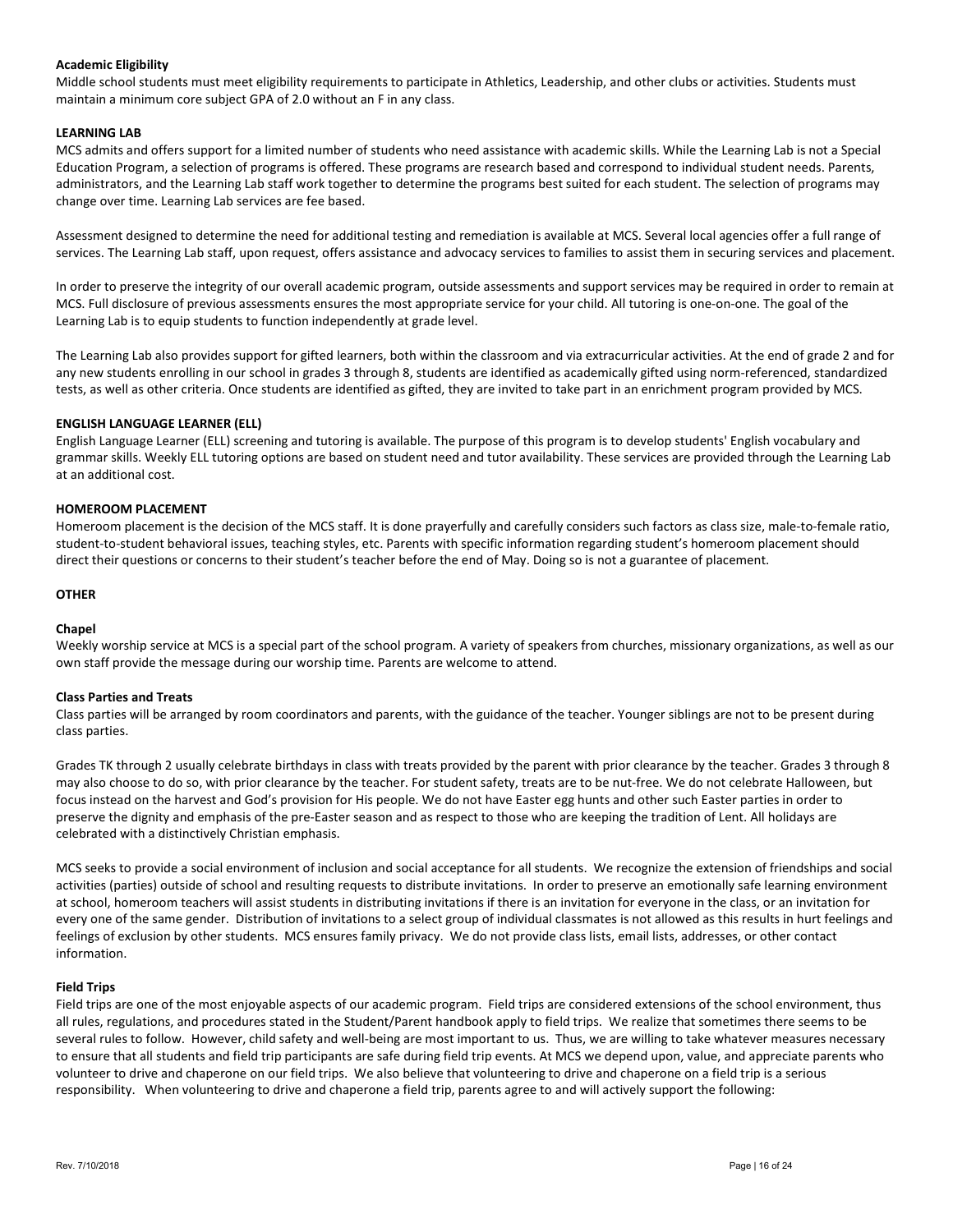General Expectations of Parents on Field Trips

- As a school function, the teacher in charge has complete authority over all students going to, at, and return from a field trip (even though the student's parent or other parents are present).
- When parents attend a field trip, they represent Milpitas Christian School. Parents are expected to dress in moderation and to use only actions and language that reflect Christian character.
- Unless there is an emergency that requires immediate attention, parents should hold suggestions, issues, or comments until a later date. Safety and accountability of all students is the priority of the teacher during the trip. Suggestions or comments will be welcomed later.

## Parental Supervision of Students

- Parents are required to actively supervise students. It is clearly understood that students will be supervised at all times. Each student in your group must be within your immediate vision and hearing range and accounted for at all times.
- Students must stay together in assigned groups through the field trip. Students may not be exchanged between groups without permission of the teacher in charge.
- If a student misbehaves or will not follow parent instructions, the child should be corrected by the parent with a warning that if the behavior continues, the student will be taken to the teacher in charge. Never use physical force, threats, or harsh/abusive language or tone of voice.
- Cell phone use (including texting) is to be limited to field trip business or emergencies only. Personal use is not permitted during the trip. Attention must be given to the supervision of students.
- Parents should refrain from giving any food to students unless authorized by the teacher. There are many allergies within each classroom and only the teacher knows for sure what the students can eat.
- Purchasing of items from facility gift shops for students is prohibited.
- Smoking is NOT permitted at any time.
- Student emergency forms contain private information and must be returned to the teacher at the end of the field trip. Copying and/or use of any information contained in the emergency form for purposes unrelated to the safety of students is prohibited.

## Transportation, Insurance Requirements, and Trip Itinerary

It is expected that drivers will:

- Provide the following information for approval prior to driving on the field trip and have in his/her possession during the field trip. The driver will voluntarily provide:
	- o Copy of valid driver's license and permit MCS to check driving record
	- o Copy of Insurance ID card showing effective dates of the insurance policy
	- o Copy of insurance declaration page showing limits of insurance
- Refrain from taking any drugs, prescription or other that has a warning about operating a vehicle or are known to impair mental alertness or cause physical impairment including but not limited to drowsiness and dizziness.
- Obey all traffic laws and operate the vehicle in a safe manner.
- Never exceed the speed limit. Do not drive faster than is safe for existing road conditions.
- Follow California laws for child safety seats:
	- o Children under the age of 8 must be secured in a car seat or booster seat in the back seat.
	- o Children under the age of 8 who are 4' 9" or taller may be secured by a safety belt in the back seat.
	- o Children who are 8 years and over shall be properly secured in an appropriate child passenger restraint system or safety belt.
	- o MCS requires that students 6th grade and younger must ride in the back seat.
- Have plenty of gas in the car before arriving at school.
- Arrive at school at the time designated for the drivers.
- Stay with the group of cars as much as possible while driving safely.
- Adhere to the schedule itinerary (i.e. do not stop along the way to get coffee, treats, visit a friend, drop off a child for an appointment, etc.).
- Arrive back at the school at the scheduled time unless circumstances are beyond control (traffic, child gets sick, etc.). Remember, parents are waiting for their child to arrive back safely. When drivers are late, they begin to worry.
- Follow through with the commitment to drive and chaperone on a field trip. The teacher is counting on parent commitments. Backing out at the last minute puts a lot of extra work and stress upon the teacher and could potentially result in cancelation of the field trip.

Field trip drivers must have liability insurance. The school requires that minimum limits for volunteer drivers be not less than: Bodily Injury \$100,000 per person /\$300,000 per accident, Property Damage \$50,000 per accident or Combined Single Limit BI/PD \$300,000, Medical payments at \$5,000 and uninsured Motorist \$30,000 per person/\$60,000 per accident. In accordance with California law, the insurance on a specific vehicle is the primary coverage in the event of an accident. The insurance of the school becomes effective once the policy limits of the specific vehicle are exhausted. Additionally, California law mandates that all parties being transported in a motor vehicle be secured with a shoulder strap, lap belt, or both. Students being transported by volunteer drivers must have appropriate car seat apparatus for age and size of child based on California State law.

Volunteer drivers understand that personal auto insurance is the primary insurer if an accident should occur during the course of this trip. Legal evidence of the insurance and driver's license information must be carried on the field trip as is required by the State of California.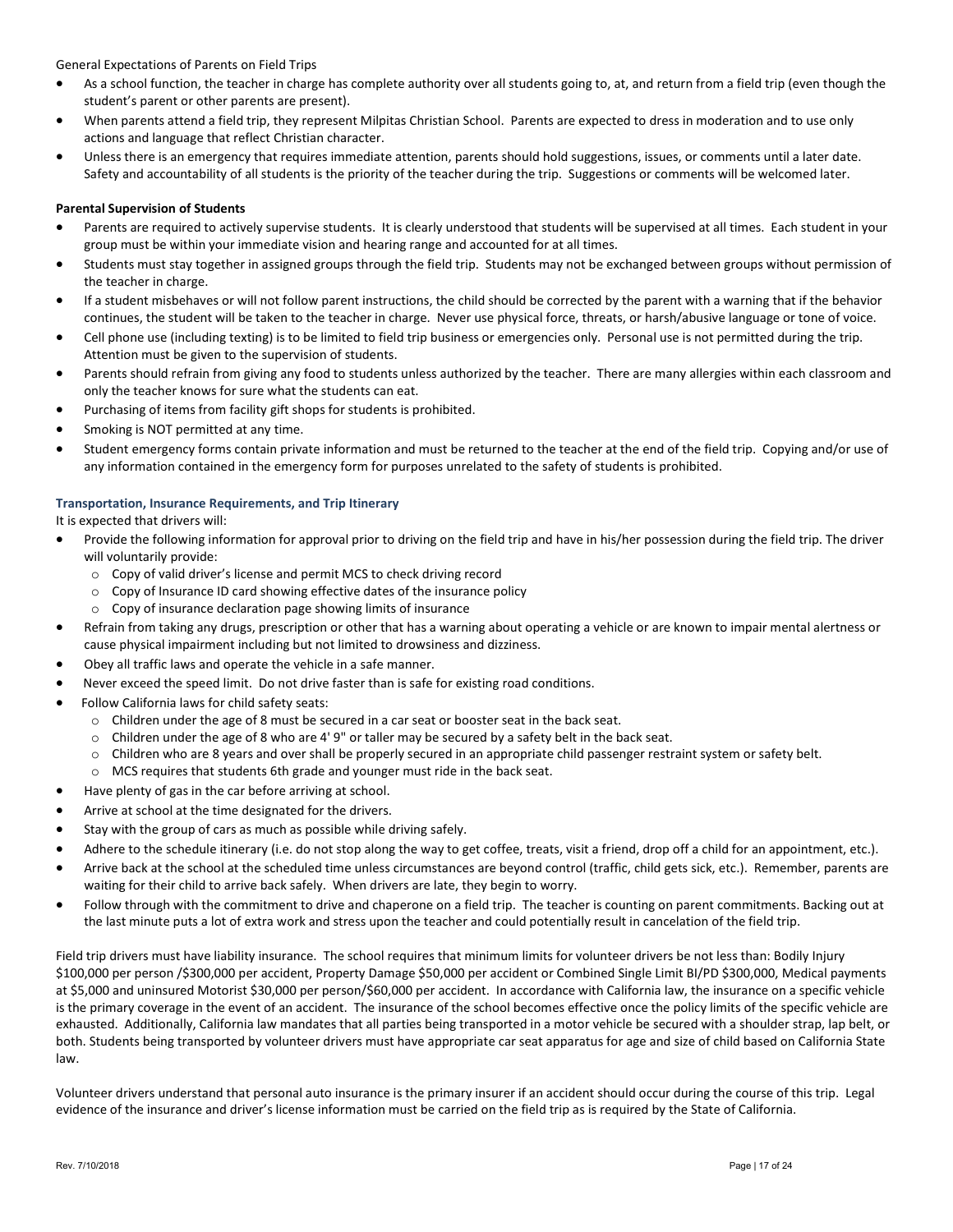## Parent/Teacher Fellowship

It is the desire of the school to foster a closer relationship between home and school and to promote the welfare of children. The purpose of this organization is to promote fellowship activities, provide educational and informative programs for the family, and conduct limited fundraising.

## Participation in Promotional Materials

From time to time MCS will photograph or videotape students and student activities, which are included in school publications and promotional materials, including the web-site and social media. According to the enrollment documents you have signed, general parental consent is given for your child(ren) to be photographed or videotaped by the school in the course of school activities. Consent is also given for MCS to use any photographs or videotapes in these publications or promotional materials.

#### Personal Property

MCS strongly discourages student possession of cell phones at school. If students must have them, cell phones must be turned off and stowed in backpacks during school hours and use must be limited to emergencies during Extended Care. Inappropriate use of cell phones or possession of any other electronic equipment will result in the immediate confiscation of the article by a staff person. A parent will be required to reclaim the confiscated item. The school is not responsible for lost, damaged, or stolen equipment.

Students may not give or receive money for personal items on school property.

Other personal items of an entertainment nature, including wearable technology games, and toys, are not permitted on campus unless requested by a teacher for instructional use.

#### Traffic Flow

Parking and traffic flow is very important at MCS. We have established arrival and departure procedures for student safety. Parents are required to read and sign the Parking and Traffic Safety Bulletin, agreeing to patiently support and obey all school traffic rules and the directives of all MCS staff.

Skating and bicycle riding are prohibited on campus during school and Extended Care hours.

All students riding bicycles to and from school are to:

- Be well versed in and follow basic safety rules. Neep bicycles in good working order.
- 
- Have bicycles locked when parked at school. Walk bicycles on and off the school grounds.
- Wear a helmet.  $\bullet$  Park bicycles in the bicycle parking area only.
	-

MCS strives to operate smoothly and safely. Parental cooperation is appreciated. Please drive with utmost caution in the school area and obey traffic staff! Parents are asked to avoid putting their children in an awkward situation by telling them to disobey traffic staff. Parents are to refrain from honking the horn in the drop-off/pick-up areas, and on the streets adjacent to the school, for the purpose of getting a student's attention. Horns should be used for safety reasons only.

## Traffic Citations

Any parent or individual authorized to pick up a student, who is observed driving in an unsafe or discourteous manner or who violates the school traffic policy, could receive a written citation issued by the traffic staff. Each additional citation within six months will result in a \$25.00 fine being billed to the family's account.

Drivers who are discourteous to, or refuse to follow the directives of school staff may jeopardize their student's enrollment.

#### Work-Off Hours

It is the policy of MCS to require parental participation from all of its Elementary and Middle School families. Twelve hours are required for one child and four additional hours for any additional siblings, with a maximum of twenty hours per family. Hours are recorded in the Business Office.

#### Reporting

Hours served must be reported on a Work-off Hours Coupon, which can be found in the School Office and Business Office. It is the parent's responsibility to turn in the coupons.

#### Billing

Incomplete work-off hours are billed at the end of the school year at a rate of \$40.00 per hour for service that is not performed. Work-off hours are prorated when necessary, by dividing the total requirement by 9 months and multiplying by the number of months the student is enrolled. If the service was completed, but work-off hours were not reported to the Business Office, the family will still be billed for the hours. If proof of service is provided after the family has been billed at the end of the school year, the family will only receive a 75% credit against the amount originally billed. Payments for work-off hours are not tax deductible. Inquiries regarding billing should be directed to the Business Office.

#### Performing Work-off Hours

Any adult can perform work-off hours for a family: parents, caretakers, grandparents, adult siblings, other relatives, etc. Most tasks that benefit the school can be applied toward work-off hours, except work for which you are compensated by the school. Work for the band, choir, sports teams,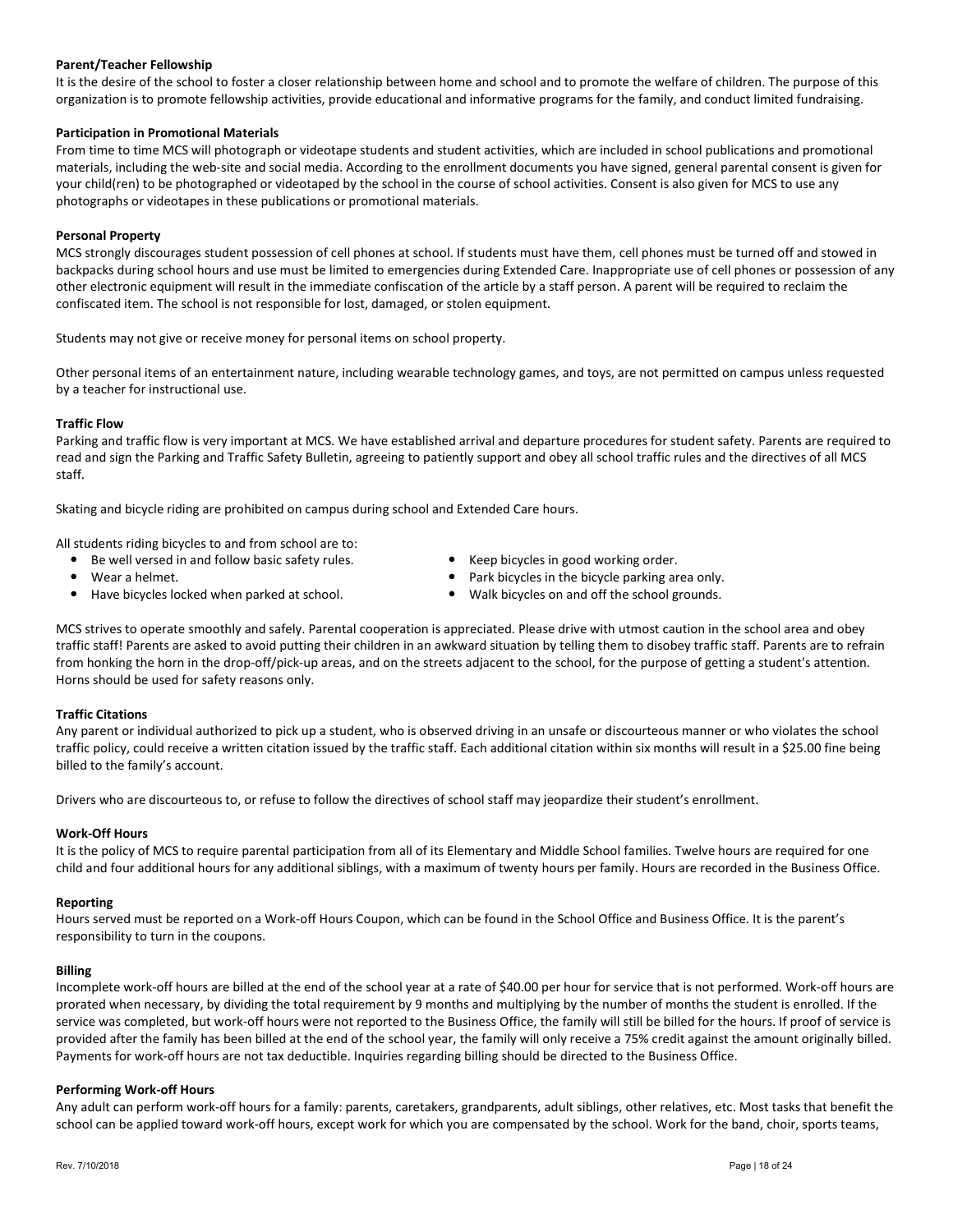and Extended Care can also be applied. Hours may be donated to other families, if desired. Volunteers working in classrooms on a regular basis (10 hours per month) are required to submit verification of a negative TB test.

## Finding Work-off Hour Opportunities

Talk to your child's teacher about opportunities specific to your child's class or grade level. School-wide opportunities can be found in the enrollment packet, the school newsletter, or maybe posted in the school office. Parents sponsor several events during the school year and we encourage all families to be involved.

## Library

MCS is proud of its library. The library has a media center for student use, with staff supervision. The computerized book catalog is available to students and faculty in the library. Time permitting, library staff can provide you with answers to specific reference questions.

The library is reserved for use by classrooms exclusively from 8:00 a.m. to 3:00 p.m. daily. Family members and friends are welcome to use the library services after 3:00 p.m., during posted hours. If the librarian is not present, parents and students may not take books from the shelves or use the media center.

## Overdue/Damaged Book/Lost Book Policy

- Sufficient notice will be given of overdue books.
- Upon receipt of this notice, the book must be returned or paid for so it can be replaced. The charges will be \$15.00 for a paperback book and at least \$20.00 for a hardbound book. The Business Office will bill the parents.
- A receipt for the payment is available upon request from the Business Office.
- If a book is found and returned after payment has been made, one-half of the charge will be credited to the student account.

#### Lunch Program

Hot lunches and cold lunches are available through online ordering. This gives us more choice in the menu. Lunches are to be ordered 2 days in advance. Students with bigger appetites may order a second entree. Milk and water are included in the full me price or may be purchased separately.

You may choose to send a bag lunch with your child. Facilities for warming lunches from home are not provided. Bag lunches may be required for field trips or other special events. MCS admits students with nut allergies. Parents are asked to support student safety by avoiding sending food to school that contains nuts.

#### EXTENDED CARE PROGRAM

MCS provides before and after school Extended Care for students who attend our school. Parents must select an Extended Care option for each student. Please see the current Tuition and Fees Brochure for Extended Care options and rates.

## Program Guidelines

- Program options are for the school year only; the summer program is by separate arrangement.
- Options are available for monthly, hourly or emergency drop-in care.
- Option changes must be made in the Business Office by the 1<sup>st</sup> of the month to take effect that month. Changes submitted after the 1<sup>st</sup> of the month will take effect the next month.

Students must be signed in and out by their parent or a person on the Emergency Form. A staff person in charge will sign them in for afternoon care. To ensure the safety of the students, we have instituted a fee for failure to sign in or out.

#### Payments

Payments are to be made as follows:

- Monthly extended care contracts will be billed with the current month's tuition payment, beginning in September and ending in June.
- Hourly extended care contracts will be billed at the end of each month and are due with the next month's tuition payment.
- Emergency drop-in extended care used within a month will be billed at the end of the month and will be due with the next month's tuition payment.

Please contact the Business Office for questions regarding Extended Care usage and account balances.

#### Program Information

Extended Care hours are from 7:00 a.m. to 6:30 p.m. Late pick-up fees will be in effect after 6:30 p.m. and will be billed. See your Extended Care Contract for fee amounts.

Elementary teachers generate a daily Extended Care list, which is given to each Extended Care team. Parents should inform the student and the classroom teacher on the day(s) the child will attend Extended Care. Students on the Extended Care list should report immediately upon being dismissed from class. All other students have up to 15 minutes after being dismissed from class to be picked up or leave campus. Students remaining on campus 15 minutes after dismissal will be signed in to Extended Care and the proper charges will be assessed.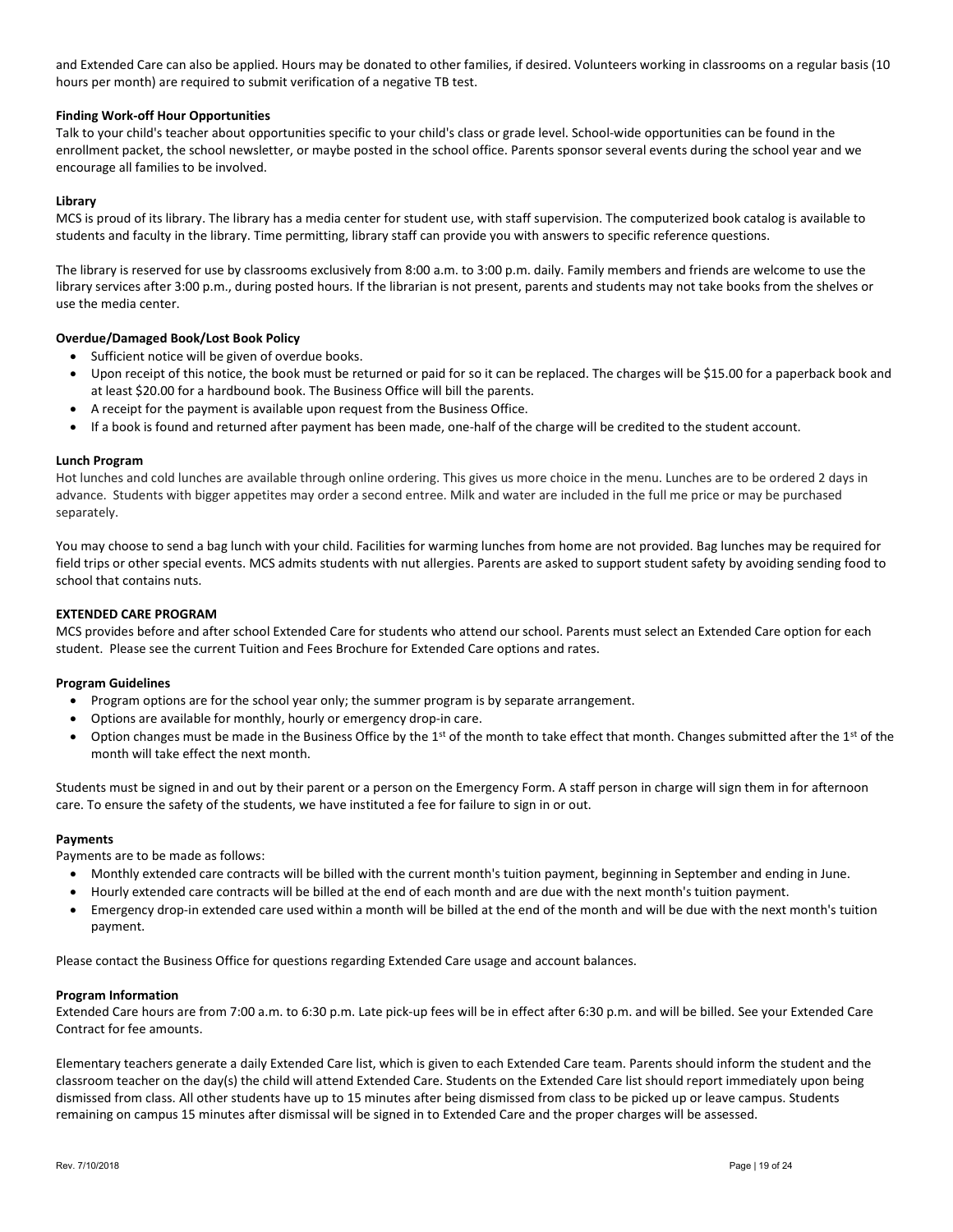Students who are allowed to leave campus on their own must have a signed parental consent form on file in the School Office. A new form must be filed each school year. Once a student leaves campus, he/she is not to return, wait across the street, or wait in the immediate neighborhood. Loitering is not permitted. Parents are not to put students in an awkward situation by disobeying this rule.

Once a student is signed in to Extended Care, he or she must be signed out by a parent, guardian, or a person on their Emergency Form. Older students may not sign out younger siblings. If a student is not signed out, the parent will be contacted to ensure the safety of that student, and the following consequences will apply:

- $\bullet$  1<sup>st</sup>, 2<sup>nd</sup>, and 3<sup>rd</sup> times warnings
- $\bullet$  4<sup>th</sup> time  $-$  parental contract as designated by the Extended Care Director.

Notification is required for a student to be picked up by someone not authorized on the Emergency Form.

## FINANCIAL INFORMATION

MCS operates its programs through the collection of tuition and fees. It is not subsidized by any church, denomination, or through government funds. MCS is careful to set and maintain a balanced budget. However, capital improvements and the purchase of property or items not in the regular budget may be acquired through fundraising efforts.

The financial commitment for the services MCS provides to your family is between parents and the staff of the Business Office. In doing so, we free the school staff and teachers to care for and educate your child(ren). We do not send any financial information home through the classrooms and we ask the same of you. Please do not put your child in the position of responsibility for financial issues.

The Financial Policies Handbook is available on the MCS website. Please refer to this handbook or the Business Office for any questions regarding your account or the financial policies of the school.

#### Delinquent Accounts

Our programs and services require consistent payments. A \$25.00 late fee will be assessed each month that a tuition payment is late (e.g., if tuition has not been paid for two consecutive months, the late fees would be a total of \$50.00). If an account becomes more than thirty (30) days overdue, the student(s) may be withdrawn from the school until the account is brought current. The MCS Business Office staff works with families that are currently enrolled and whose account has become delinquent. Parents who communicate their particular situation may receive some grace. Should a family leave and their account is not paid in full within thirty (30) days, the balance will be turned over to collections and the parent's credit report will be noted.

#### Student Withdrawal

MCS does not enroll students on a month-to-month basis. It should be understood that, once enrolled, each student would attend school for the entire school year, unless a prior exception has been made.

If you choose to withdraw your child, it is necessary to notify the school one full month in advance. Please see the Financial Policies Handbook for current student withdrawal policies.

#### DRESS CODE

#### Uniform Dress Code

MCS Elementary and Middle Schools have adopted a Prescribed Dress Code for everyday wear. A variety of clothing styles and colors is available. These are the only garments and colors to be worn at school.

#### Purchase Options

Garments and color styles are available through Merry Mart Uniforms in Santa Clara and online at www.merrymartuniforms.com.

#### Style, Quality, and Color Variation

Because of the wide variety of purchase options, style, quality, and colors will vary. To ensure consistency, Merry Mart Uniforms garments will be the standard by which all others will be evaluated. By casual observation, the style, quality, and color variation must be consistent with those of the Merry Mart Uniforms garments to be in compliance with the Prescribed Dress Code.

#### Sizing and Appearance

- All garments must be appropriately sized. No tight fitting or oversized garments may be worn.
- Shorts should be fingertip in length, but end above the knee.
- If belts are worn, they must be navy, black, or brown.
- Plain color coats and jackets may be worn to and from school and on the playground.
- Logos, other than MCS logos, are not allowed.
- Hooded sweaters and sweatshirts are never allowed. However, hooded jackets of non-sweatshirt fabric are allowed as weather dictates.
- 5th grade outdoor education sweatshirts may only be worn during that school year. MCS music or sports team sweatshirts, t-shirts, etc. may not be worn as part of the prescribed dress code.
- Long-sleeved garments may not be worn under short-sleeved garments.
- Shoes must be safe for the school environment and physical activity, and must be worn appropriately.
- Navy or white leggings, with matching ankle socks and no lace, are acceptable for girls in grades K-1 only.
- Nylons may be worn by Middle School girls only.<br>Rev.  $7/10/2018$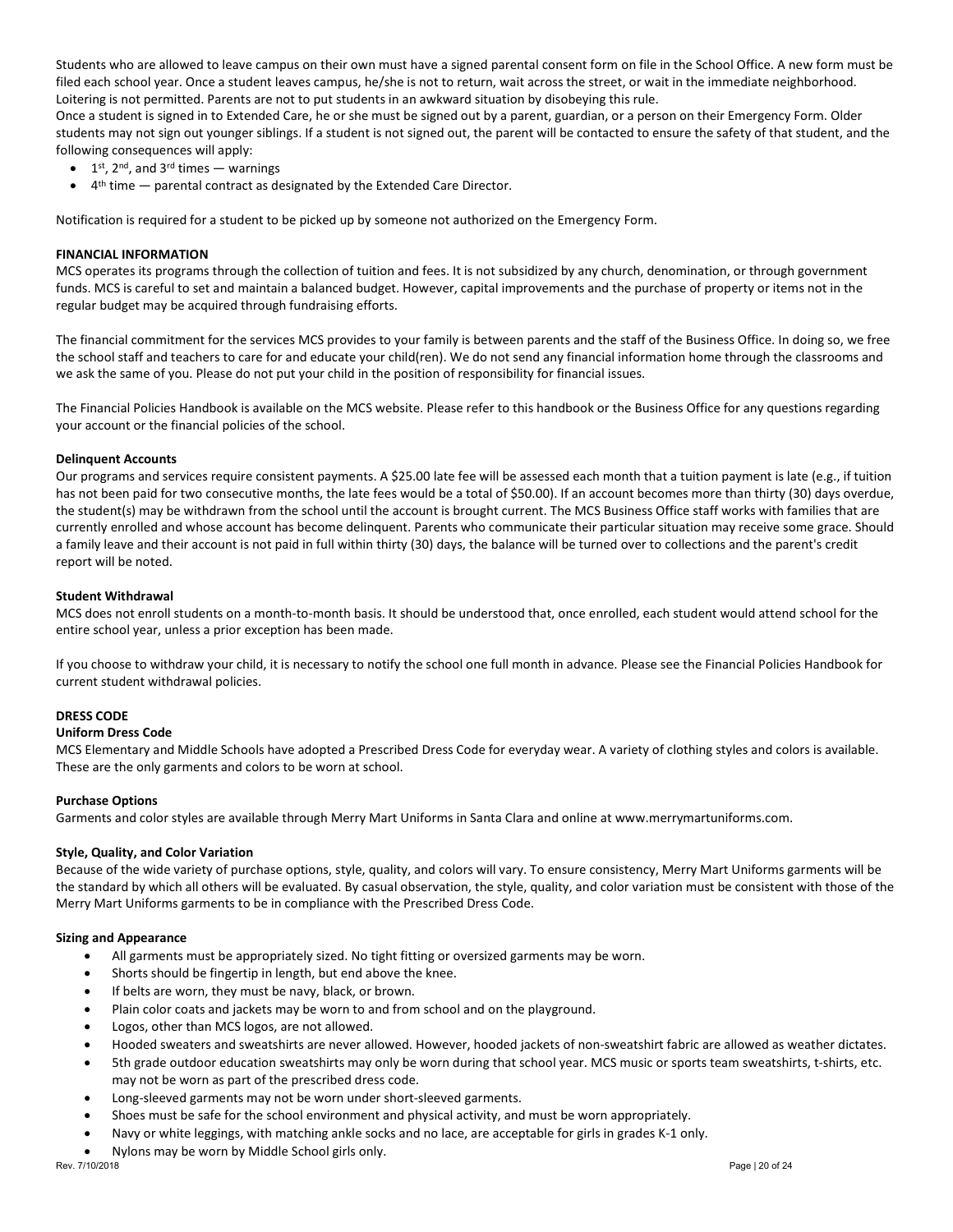## Backpacks

For safety reasons, rolling backpacks are not permitted. However, due to the weight of books and the increased homework requiring that the textbooks go back and forth daily, rolling backpacks will be permitted at grades 4 and 5 only. These rolling backpacks are to be appropriately sized and labeled as such. They may not be luggage styles. Students wearing backpacks are to wear them appropriately, as designed.

MS students will be issued a set of text books to keep at home. A \$100 book deposit fee will be charged to student accounts in July. The deposit will be credited back to families in June of the following year if all text books are returned in good condition.

## Spirit Wear

Official spirit wear may be worn only on half days and Fridays, with appropriate dress-down bottoms. Spirit wear jackets may be worn as outerwear at any time, but the sweatshirts may be worn only on half days and Fridays. Race for education t-shirts, outdoor education sweatshirts, MCS sports team apparel, MCS music apparel, etc., are NOT spirit wear.

## Dress Down Attire

Theme dress days and/or dress-down days are announced in the school calendar and in class by the teacher.

The following guidelines are to be followed on dress-down and/or theme days and sports/musical practice:

- Pants and shorts should be worn appropriately and in good repair. They are not to be baggy or tight-fitting in style.
- Pajama type bottoms, tight fitting yoga-style pants and sweat pants are not allowed.
- Shorts must be at least fingertip length.
- Shirts must be modest in style. Tight-fitting shirts or shirts showing cleavage are not allowed.
- Sleeveless shirts are acceptable, but tank tops, spaghetti straps, and shirts not covering the midriff area are not.
- Advertising logos are to be avoided on t-shirts.
- Other writing or symbols appearing on the garment are to be appropriate and represent the ideals and values of MCS.
- Shoes must be worn in accordance with the safety needs of the activity.
- Flip-flops or open-toed shoes are not allowed at any time.

## Hair

Hairstyles should not call undue attention to the wearer or be associated with any particular social group. Attention-getting styles, or styles which interfere with vision in any way, are not allowed.

Girls should secure hair away from their face with moderate decorative hair accessories such as small ribbons or clips. Girls must keep bangs trimmed and out of their eyes. No obvious coloring of hair is allowed.

Boys are to keep their hair neatly trimmed (above collar level, above eyebrows, mid-ear). Long bangs or partially shaved hairstyles are not allowed. No obvious coloring of hair is allowed.

## Head Covering

We encourage students to wear hats outdoors. However, hats and other head covering may not be worn indoors or during flag salute.

## Jewelry

Girls may wear jewelry such as rings, necklaces, and bracelets, but the school is not responsible for the loss of or damage to such items. Earrings must be modest and not unduly long for safety reasons. Any jewelry that a teacher determines to be distracting must be removed.

Boys may wear jewelry within the guidelines above with the exception of earrings. Earrings may not be worn by boys on campus at any time. Pierced ears for girls are acceptable. Other body piercing or visible body art is not acceptable.

#### Makeup and Nails

Eighth grade girls may wear lipstick, eye shadow, and blush in moderate amounts and light colors. The student must comply with staff guidance.

All students must keep fingernails clean and short. Long nails are a safety hazard during vigorous play, recess, and P.E. Light-colored nail polish is permitted for girls only.

## Enforcement

All students are expected to be in compliance with the Prescribed Dress Code at all school functions, including Extended Care and athletic contests, unless an exception is made (e.g., field trip, dress-down activity). Parents may be called to bring a change of clothes to school, and the student removed from class until appropriate clothing is obtained. Therefore, such items will be subject to a warning and violations.

Violations of the Prescribed Dress Code will be enforced as follows (per school year):

| Written warning |
|-----------------|
| Written warning |
| \$5.00 fine     |
| \$10.00 fine    |
|                 |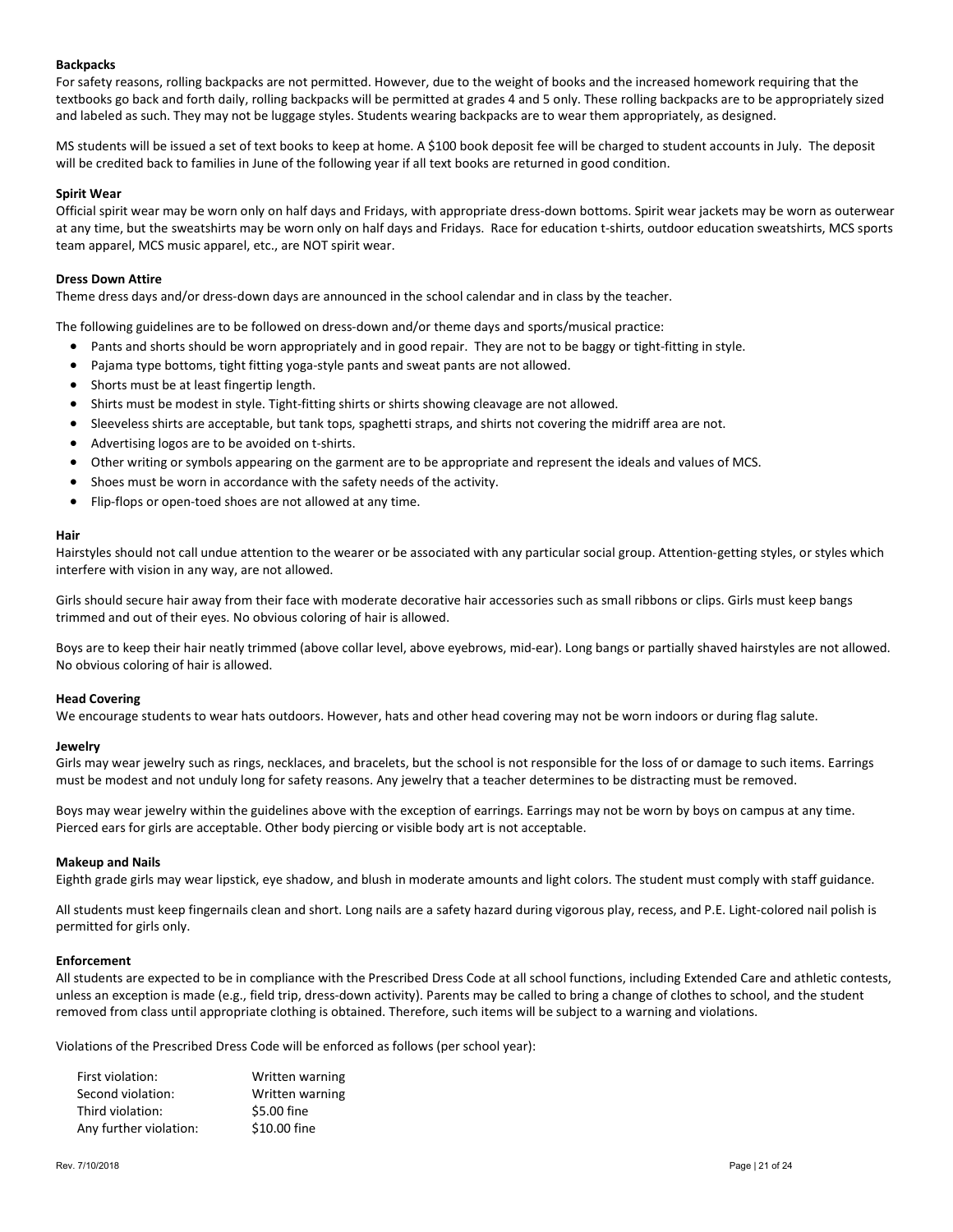

## 2018-2019 MCS PRESCRIBED UNIFORM DRESS CODE

NOTE: If parents choose to purchase uniforms other than Merry Mart, it is their responsibility to make sure that the style and color are similar to Merry Mart uniforms.

| TK-5 <sup>th</sup> GRADE                             |                                               |                        |  |  |
|------------------------------------------------------|-----------------------------------------------|------------------------|--|--|
| <b>Boys/Girls Uniform</b>                            | <b>Color Choices</b>                          | <b>Purchase from</b>   |  |  |
| Polo shirt (long or short-sleeved).                  | White, Navy, Wine                             | Merry Mart (Preferred) |  |  |
| * For girls, no peter pan collars or capped sleeves. |                                               |                        |  |  |
| Long pants or shorts                                 | Navy                                          | Merry Mart (Preferred) |  |  |
| Skort                                                | Navy                                          | Merry Mart only        |  |  |
|                                                      | Melrose Plaid (TK-1 <sup>st</sup> Grade Only) |                        |  |  |
| Jumper (TK-1 <sup>st</sup> Grade only)               | Melrose Plaid                                 | Merry Mart only        |  |  |
| Socks or tights with toes                            | White, Navy                                   | Any store              |  |  |
|                                                      | White or Navy (must be worn with same color   |                        |  |  |
| Leggings- (TK-1 <sup>st</sup> Grade Only)            | of socks)                                     | Any store              |  |  |

| $6th - 8th$ GRADE                                    |                       |                        |  |  |
|------------------------------------------------------|-----------------------|------------------------|--|--|
| <b>Boys/Girls Uniform</b>                            | <b>Color Choices</b>  | <b>Purchase from</b>   |  |  |
| Polo shirt (long or short-sleeved)                   | White, Navy, Wine     | Merry Mart (Preferred) |  |  |
| * For girls, no peter pan collars or capped sleeves. |                       |                        |  |  |
| Long pants or shorts                                 | Navy                  | Merry Mart (Preferred) |  |  |
| Long pants or shorts                                 | Khaki (with MMU logo) | Merry Mart only        |  |  |

| <b>OTHER GARMENTS</b>                                                                                         |                                                                                                           |                      |  |  |
|---------------------------------------------------------------------------------------------------------------|-----------------------------------------------------------------------------------------------------------|----------------------|--|--|
| <b>Boys/Girls</b>                                                                                             | <b>Color Choices</b>                                                                                      | <b>Purchase from</b> |  |  |
| Shoes: athletic shoes, Oxfords, Mary Janes (no boots,<br>sandals, platforms, high heels, lights, or wheelies) | Navy, White, Black, Grey<br>Combination of solid colors: no patterns or<br>trim/shoelaces in other colors | Any Store            |  |  |
| Socks                                                                                                         | White, Navy                                                                                               | Any store            |  |  |
| <b>Belts</b>                                                                                                  | Navy, Black, or Brown                                                                                     | Any store            |  |  |
| Crew neck sweatshirt- no hoodies (School logo<br>optional)                                                    | Navy, Wine, White (Solid Color)                                                                           | Any uniform store    |  |  |
| Sweater (flat knit): cardigan, pullover (School logo<br>optional)                                             | Navy, Wine, White                                                                                         | Any uniform store    |  |  |
| Coat / Jackets: (no sports insignias, stripes, or<br>designer logos)                                          | Navy, Wine, White, Black (Solid Color)                                                                    | Any uniform store    |  |  |

| <b>FRIDAYS AND HALF DAYS</b> |                                                                                           |  |  |
|------------------------------|-------------------------------------------------------------------------------------------|--|--|
| Top                          | Uniform or Spirit Wear T-Shirt                                                            |  |  |
| Bottom                       | Uniform pants/shorts/skort or jeans (no leggings, tight fitting jeans, and ripped jeans). |  |  |
| Shoes                        | Any shoes. Open toes are not allowed.                                                     |  |  |

## DRESS DOWN ATTIRE:

Every last Friday of the month, and when announced.

Shorts must be at least fingertip in length. Skirt and skort lengths not more than 2 inches above the knee. (Please refer to the Student/Parent Handbook for more detailed requirements.)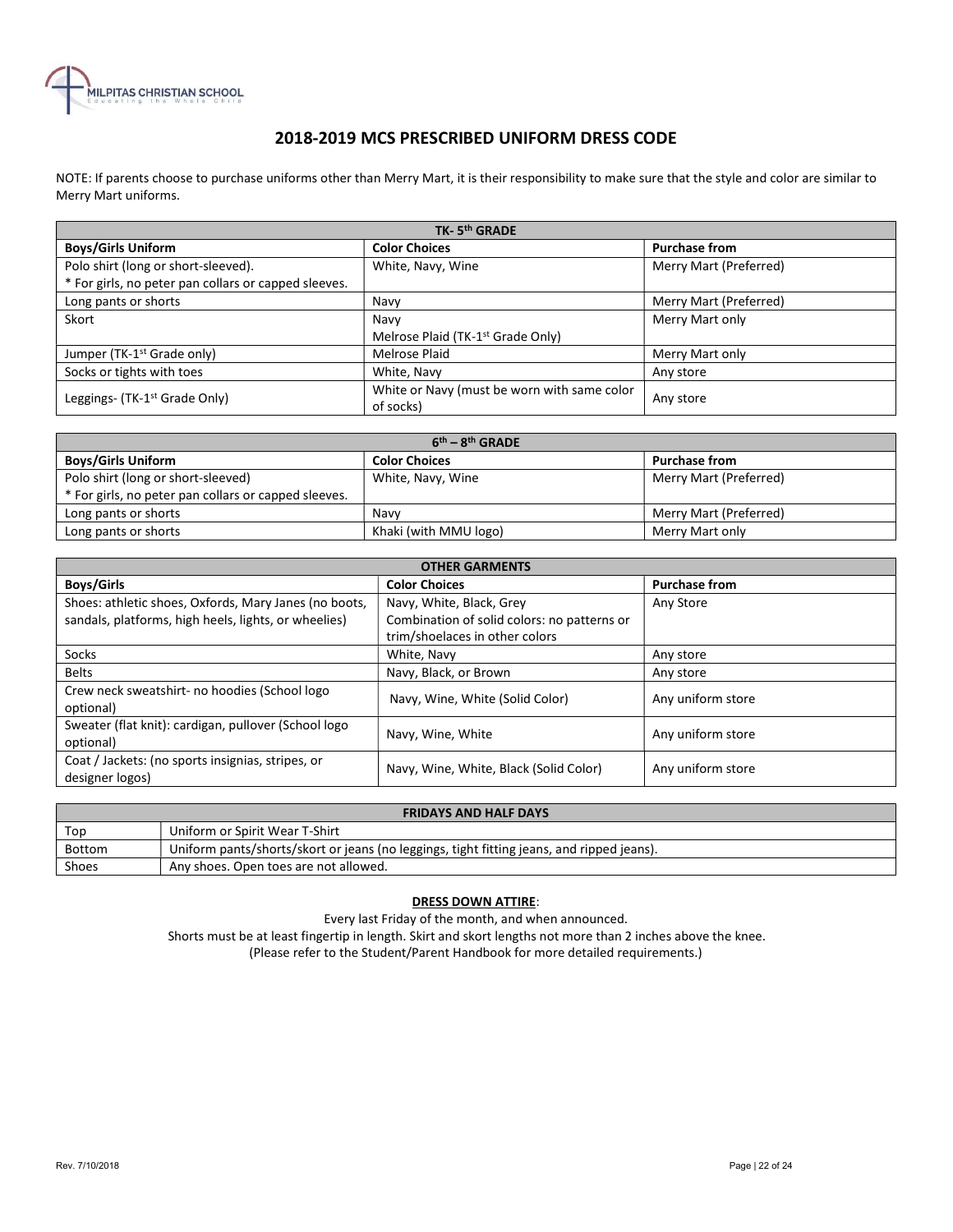## STUDENT TECHNOLOGY USAGE AGREEMENT 2018-2019

Milpitas Christian School (MCS) provides a wide variety of technology access for students. Our goal as a school is to provide technology to promote educational excellence. Technology access has been established for a limited educational purpose that shall be consistent with the school's curriculum and the State Standards. The term "educational purpose" includes academic activities, career development, and approved limited, highquality web-based learning. All students and parents/guardians must sign a copy of this agreement and return it to the student's teacher prior to being allowed to use MCS Technology.

Technology Terms and Conditions - Failure to follow these rules and standards can result in the suspension of the student's accounts, and/or other disciplinary action.

- 1. Acceptable Use The purpose of technology is to support research and education providing access to unique resources. The use of your account must be for educational purposes only and directly related to the instructional objective at the time of use.
	- By signing this form, parents and students consent to the terms of use and privacy policies of all MCS subscriptions. This information can be obtained from the MCS technology teacher or IT manager.
- 2. Privileges The use of technology and the Internet is a privilege, not a right, and inappropriate use can result in a cancellation of those privileges. To ensure the health, safety and security of all students, MCS reserves the right to monitor the use of its technology and email systems. You are to have no expectation of privacy with respect to any computer hardware, software, email, or other computer electronic means of communication or storage.
- 3. Network Etiquette You are expected to follow the generally accepted rules of network etiquette. These include, but are not limited to, the following:
	- a. Use existing programs and computer setups as established by MCS staff. Changes to computer programs or setups on computers are limited to MCS staff.
	- b. Use appropriate language.
	- c. Promote positive communication and digital citizenship. Do not intentionally access, transmit, copy, or create material that violates the school's rules (such as text or pictures that are inappropriate, threatening, rude, discriminatory, or meant to harass; i.e., cyber bullying).
	- d. Sending of unsolicited or mass emails is not allowed.
- 4. Safety and Security Student safety and security on all computers and accounts is a high priority.
	- a. If you can identify a security problem on the school network, you must notify a teacher immediately.
	- b. Do not use other users' individual accounts or share your password with anyone.
	- c. Do not give out your own or someone else's personal information such as last name, address, phone number, email address, or screen name.
	- d. Images of students are not to be used as profile pictures.
- 5. Vandalism Vandalism will result in a suspension of your computer privileges. Vandalism is any attempt to damage a computer or to intentionally upload a computer virus. You do not have permission to install any software programs or download any programs from the Internet to the computers.
- 6. Responsibility Students are to exercise digital citizenship within our school community and the community at large.
	- a. Academic Integrity copying and pasting work from the Internet into your work without proper citation is plagiarism.
	- b. Follow the rules for acceptable use of information on the Internet and copyright law (use of photos, graphics, etc.).
	- c. Immediately report any problems you see to a teacher.
- 7. School Community Any inappropriate conduct off campus that negatively impacts our school learning environment will be investigated and appropriate disciplinary action will be taken.

Parent Agreement – A signature is required indicating that you have read and understand the Student Technology Usage Agreement and that you have discussed it with your child. Your signature also indicates agreement to provide payment for any damages incurred by your student.

Parent Signature Date

\_\_\_\_\_\_\_\_\_\_\_\_\_\_\_\_\_\_\_\_\_\_\_\_\_\_\_\_\_\_\_\_\_\_\_\_\_\_\_\_\_\_\_\_\_\_ \_\_\_\_\_\_\_\_\_\_\_\_\_\_

Student Agreement: I **Exercise 2 and Student in Agreement** and agree to controller the Student Technology Usage Agreement and agree to follow these rules and guidelines when using technology. This applies while I am at Milpitas Christian School as well as when I am off campus. I understand it is my responsibility to honor the Student Technology Usage Agreement online and offline. I understand that my actions can affect others and that I will be accountable for my behavior. I will not engage in activities that are in violation of the Student Technology Usage Agreement. I understand there will be disciplinary actions taken if I violate this agreement.

Student Signature Teacher Controller Controller Controller Date Grade Teacher Teacher Teacher

\_\_\_\_\_\_\_\_\_\_\_\_\_\_\_\_\_\_\_\_\_\_\_\_\_\_\_\_\_\_\_\_\_\_\_\_\_\_\_\_\_\_\_\_\_\_ \_\_\_\_\_\_\_\_\_\_\_\_\_\_ \_\_\_\_\_\_\_ \_\_\_\_\_\_\_\_\_\_\_\_\_\_\_\_\_\_\_\_\_